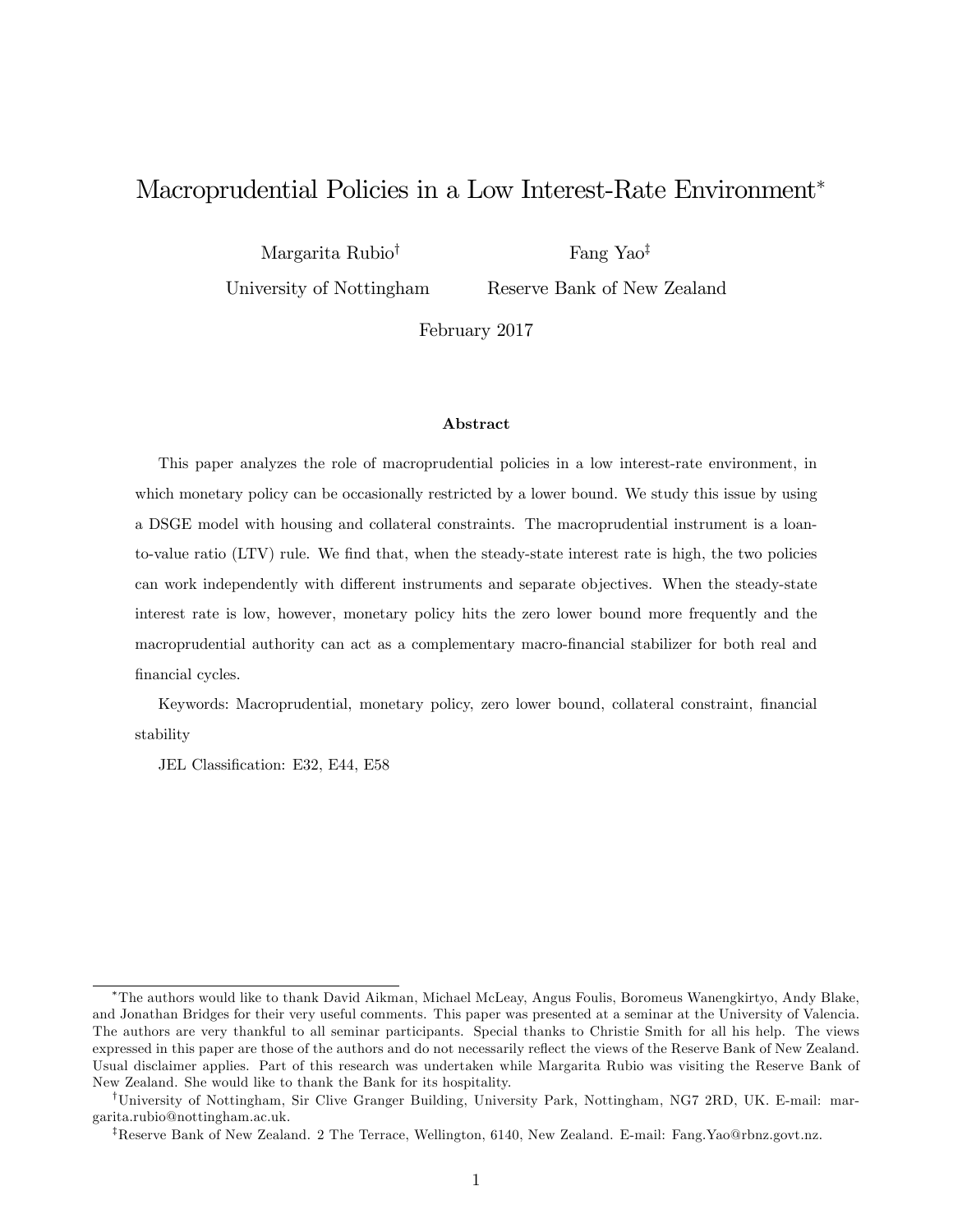"Central banks and governments around the world must be able to adapt policy to changing economic circumstances. The time has come to critically reassess prevailing policy frameworks and consider adjustments to handle new challenges, specifically those related to a low natural real rate of interest. While price level or nominal GDP targeting by monetary authorities are options, fiscal and other policies must also take on some of the burden to help sustain economic growth and stability." - "Monetary Policy in a Low R-star World" by John Williams, August 15, 2016

## 1 Introduction

In the post-Global Financial Crisis (GFC) world, there are new challenges to the conduct of macrofinancial stabilization policies. One of the major changes in this new environment is a significant decline in the neutral real interest rate. In many advanced economies, estimated long-term neutral rates have declined to much lower levels compared to the pre-crisis period and show no sign of recovery (Laubach and Williams, 2015). This is challenging for policy makers for two reasons. First, low neutral rates limit the scope of conventional monetary policy in stabilizing the economy. Second, low interest rates raise concerns about Önancial imbalances and risks to Önancial stability (Borio, 2016).

The GFC has shown that the zero (or effective) lower bound (ZLB) on nominal interest rates is not just a theoretical concern. Economies encounter this lower bound with much higher probability than was previously believed. A critical implication of a low interest-rate environment is that, when central banks use conventional monetary policy to stabilize the economy, the nominal interest rate may indeed hit its lower bound. The ZLB constraint makes it more difficult for traditional monetary policy to stabilize the economy. The immediate consequence of the limited effectiveness of monetary policy is that business cycles may be more unstable. Moreover, persistently low interest rates may also have important implications for financial stability. In fact, low interest rates affect incentives of financial market participants, leading to excessive risk-taking behavior. For instance, the yield-chasing motive encourages agents to engage in speculative investment in assets, such as real estate. Low interest rates may increase the likelihood of asset bubbles and excessive leverage.<sup>1</sup>

In this paper, we argue that, in a low interest-rate environment, the case for using macroprudential policies becomes even stronger. On the one hand, greater Önancial instability due to low interest rates calls for macroprudential policies to contain Önancial risks. On the other hand, macroprudential policy

<sup>&</sup>lt;sup>1</sup>See Cœuré (2015) for further discussion.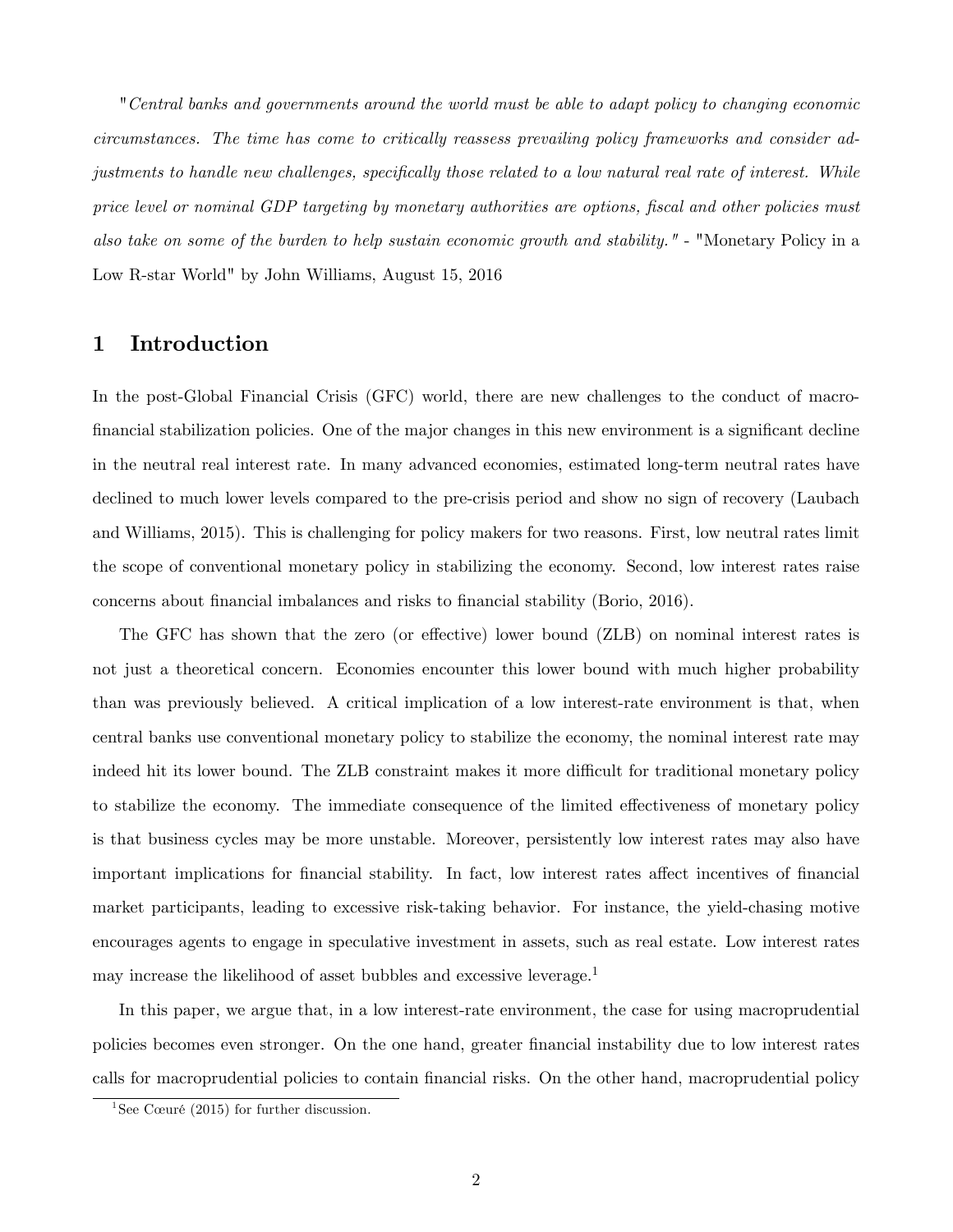may also be useful to complement monetary policy, when it is subject to the lower bound.<sup>2</sup> To illustrate this point, we build a dynamic stochastic general equilibrium (DSGE) model with collateral constraints on borrowers and an occasionally binding ZLB for the interest rate. Monetary policy in the model is described by a standard Taylor rule, which is subject to an occasionally binding ZLB. Macroprudential policy is characterized by a rule on the loan-to-value ratio (LTV) that responds to deviations of credit and output from their respective steady states. We calibrate the model to match a low interest-rate environment by setting the steady-state interest rate equal to  $2\%$ .<sup>3</sup> We solve the model using the "occbin" toolkit proposed by Guerrieri and Iacoviello (2015).

Using this framework, we answer the following research questions: first, without an active role for macroprudential policy, what are the consequences of a steady-state interest rate falling from 4% to 2% for business and financial cycles? Second, can macroprudential policy contribute to both financial and macroeconomic stability in the low interest-rate environment?

Our simulation results show that, in a 2% steady-state interest-rate environment, the nominal interest rate hits the ZLB more frequently and stays there for longer periods than in a model with a 4% steadystate interest rate. This, in turn, leads to both volatile macroeconomic and financial cycles. There are two channels that give rise to more volatile macro dynamics: firstly, through collateral effects, negative productivity shocks drive down house prices and tighten the collateral constraint for the borrowers. This, in turn, negatively affects credit. This feedback loop between house prices and credit gives rise to a powerful Önancial accelerator, emphasized in Iacoviello (2005). Secondly, when the interest rate is restricted by the occasionally binding ZLB, it provides an additional amplification of the shock. In this case, the anticipation that the interest rate will be forced to stay at zero for certain periods reinforces the effects of the negative productivity shock. Inflation falls and pushes up the real cost of borrowing. This, in turn, depresses house prices and credit even further than under the collateral channel.

Having shown that, in a low interest-rate environment, the occasionally binding ZLB leads to more volatile real and financial cycles, we move on to study the effects of active macroprudential policy rules as a complement to a less effective monetary policy. In particular, we compute the optimal simple rule for the LTV by minimizing a loss function for the macroprudential regulator. We consider an LTV rule that responds to credit and output gaps. We find that, in the  $4\%$  interest-rate environment,

<sup>&</sup>lt;sup>2</sup>In policy debates, the use of macroprudential policies to act as macroeconomic stabilizers is controversial, since these policies are designed for other goals. Nevertheless, the ZLB is an extreme case in which monetary policy is in real need for alternatives (Caruana, 2011).

<sup>&</sup>lt;sup>3</sup>Hamilton et al (2015) interpret the equilibrium level of the real federal funds rate as the long run or steady-state value of the real funds rate.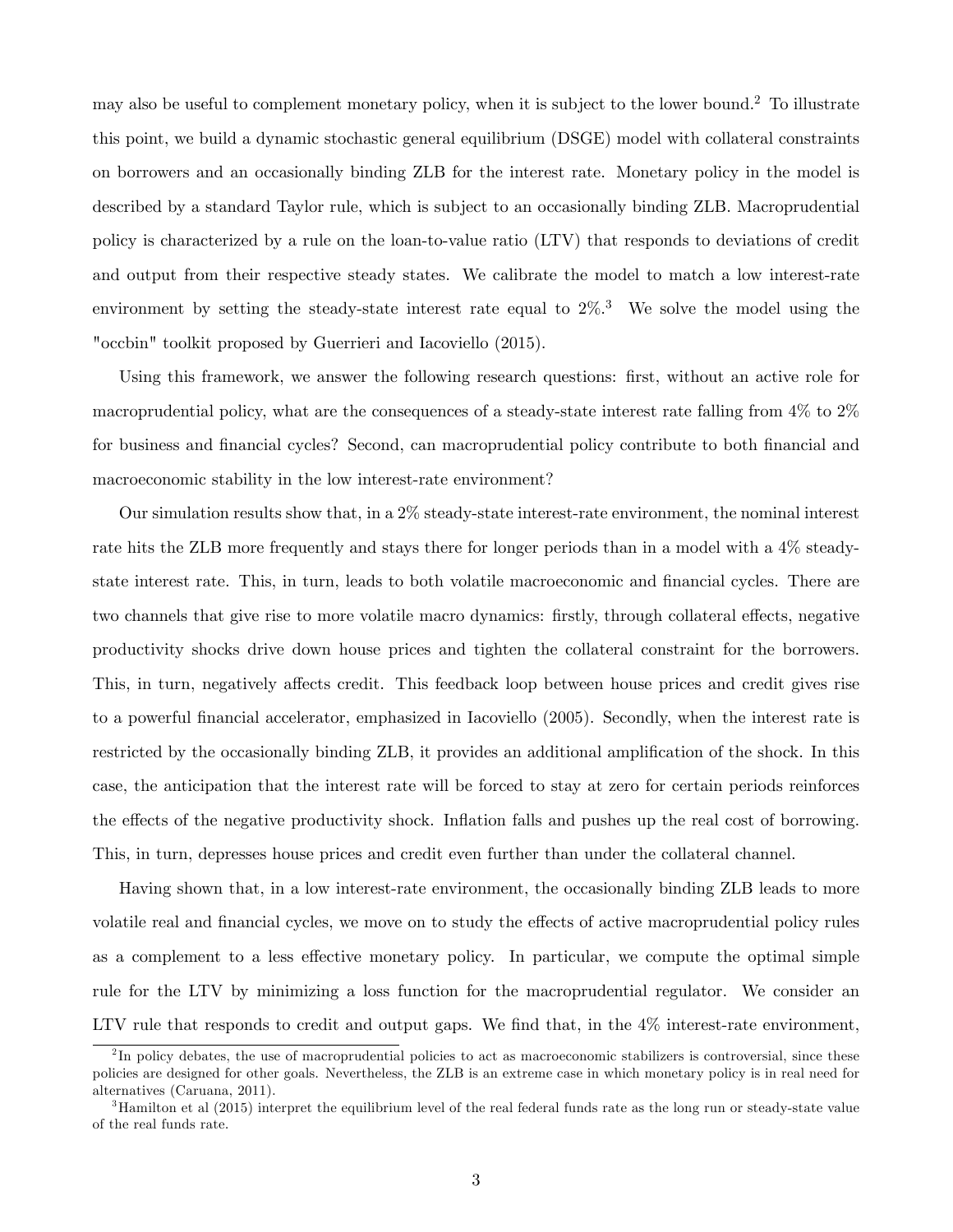countercyclical macroprudential policies can lead to more stable Önancial cycles, while business cycles can be effectively managed by monetary policy, because the ZLB is rarely binding. In this case, the so-called "Tinbergen principle" applies: macroeconomic stability can be assigned to the monetary authority, while the macroprudential authority only takes care of financial stability. The two policies work independently with different instruments. By contrast, when the steady-state interest rate falls to  $2\%$  and monetary policy is occasionally restricted, the two policy spheres interdependent . In particular, macroprudential tools may materially contribute to the management of aggregate demand.<sup>4</sup> Our simulations show that, in the low interest-rate environment, a purely Önancial-stability focused macroprudential authority needs to use its instrument more aggressively to stabilize Önancial cycles than in normal times. Furthermore, we find that allowing macroprudential policy to respond directly to output strengthens economic stability, because a binding ZLB not only makes monetary policy ineffective, but also becomes an additional amplification channel of aggregate shocks.

Our paper is related to the strand of research that, following Iacoviello (2005), introduces a rule on the LTV interacting with monetary policy. For instance, Borio and Shim (2007) emphasize the complementary role of macroprudential policy to the monetary policy and its supportive role as a built-in stabilizer. Similarly, NíDiaye (2009) shows that monetary policy can be supported by countercyclical prudential regulation, and Angelini et al (2014) show interactions between LTV and capital requirements ratios and monetary policies. However, the literature above does not explicitly consider the impact of occasionally binding ZLB. For example, Antipa and Matheron (2014) study the interactions of macroprudential and unconventional monetary policies when the interest rate hits the zero lower bound. They find that macroprudential policies act as a useful complement to forward guidance policy during ZLB periods. Our paper abstracts from unconventional monetary policy, but we find a similar result regarding complementarity between LTV rules and monetary policy. Lewis and Villa (2016) study the interactions between monetary policy and a countercyclical capital buffer when monetary policy is constrained at the ZLB. Korinek and Simsek (2016) find that when the interest rate is limited by the ZLB, welfare can be improved by ex-ante macroprudential policies such as debt limits and mandatory insurance requirements. Our paper complements this literature and contributes by studying the interaction between LTV policy and monetary policy in a low interest-rate environment, in which the ZLB for the interest rate occasionally binds.

<sup>4</sup>Blanchard et al (2013) discuss this topic and also extend it to other situations in which monetary policy is unavailable for some individual countries such as currency unions or exchange rate pegs.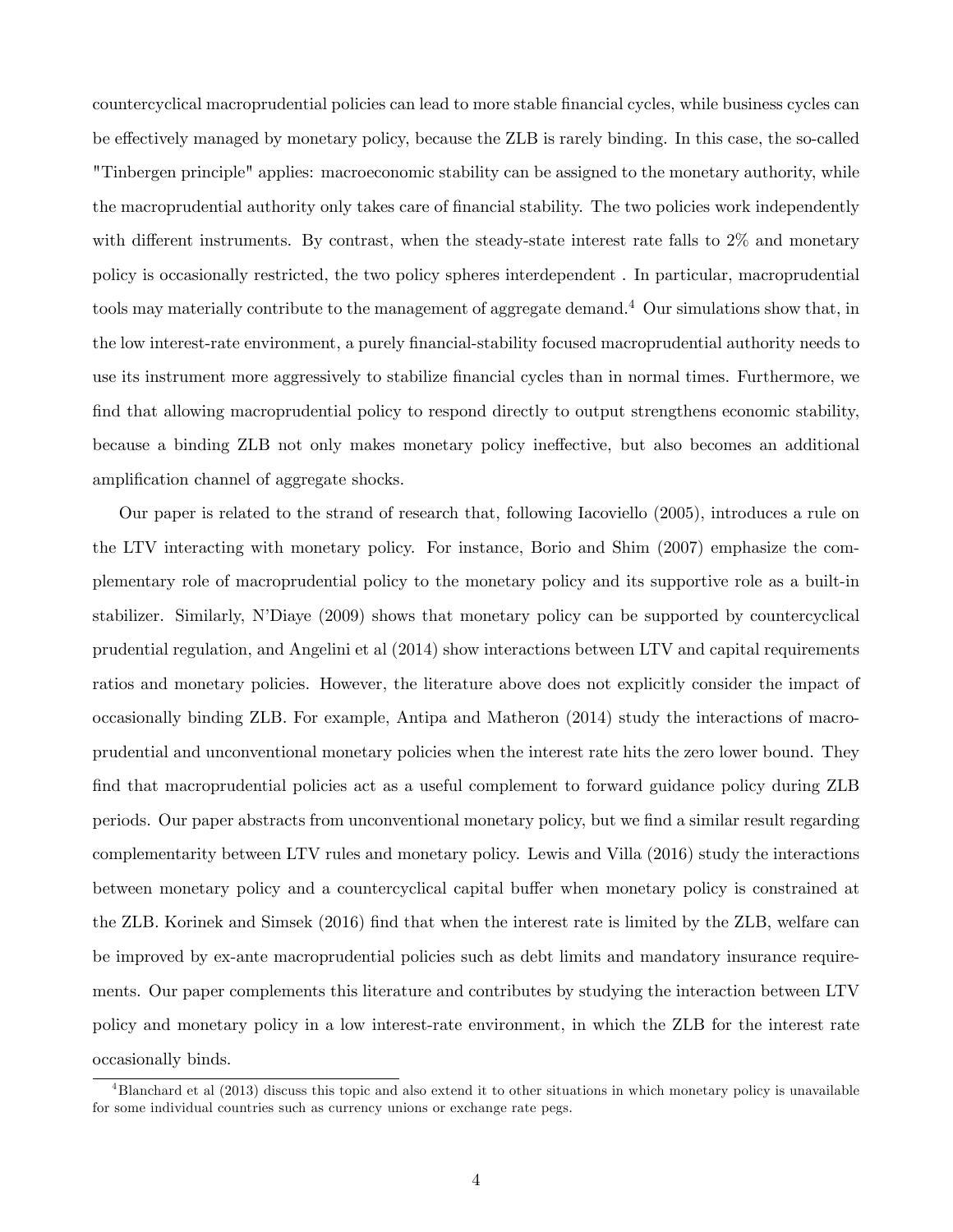The rest of the paper continues as follows. Section 2 describes the model. Section 3 shows the dynamics of the model allowing for the ZLB constraint. Section 4 compares simulations for normal times and a low interest-rate environment. Section 5 analyzes macroprudential policy implementation. Section 6 concludes.

## 2 Model Setup

The economy features patient and impatient households, a final goods firm, a central bank which conducts monetary policy, and a macroprudential authority that sets financial regulation. Households work and consume both consumption goods and housing. Patient and impatient households are savers and borrowers, respectively. Borrowers are credit constrained and need collateral to obtain loans. The representative firm converts household labor into the final good. The central bank follows a Taylor rule for the setting of interest rates and the macroprudential regulator uses the LTV as an instrument for macroprudential policy.

#### 2.1 Savers

Savers maximize their utility function by choosing consumption, housing and labor hours:

$$
\max_{C_{s,t},H_{s,t},N_{s,t}} E_0 \sum_{t=0}^{\infty} \beta_s^t \left[ \log C_{s,t} + j \log H_{s,t} - \frac{(N_{s,t})^{\eta}}{\eta} \right],
$$

where  $\beta_s \in (0,1)$  is the patient discount factor,  $E_0$  is the expectation operator and  $C_{s,t}$ ,  $H_{s,t}$  and  $N_{s,t}$  represent consumption at time t, the housing stock and working hours, respectively.  $1/( \eta - 1)$  is the labor supply elasticity,  $\eta > 0$ . j represents the weight of housing in the utility function.

Savers maximize their utility subject to the following budget constraint:

$$
C_{s,t} + b_t + q_t (H_{s,t} - H_{s,t-1}) = \frac{R_{t-1}b_{t-1}}{\pi_t} + w_{s,t}N_{s,t} + F_t,
$$
\n(1)

where  $b_t$  denotes bank deposits,  $R_t$  is the gross return from deposits,  $q_t$  is the price of housing in units of consumption,  $\pi_t$  is the inflation rate, and  $w_{s,t}$  is the real wage rate.  $F_t$  denotes lump-sum profits received from the firms. The first order conditions for this optimization problem are as follows:

$$
\frac{1}{C_{s,t}} = \beta_s E_t \left( \frac{R_t}{\pi_{t+1} C_{s,t+1}} \right),\tag{2}
$$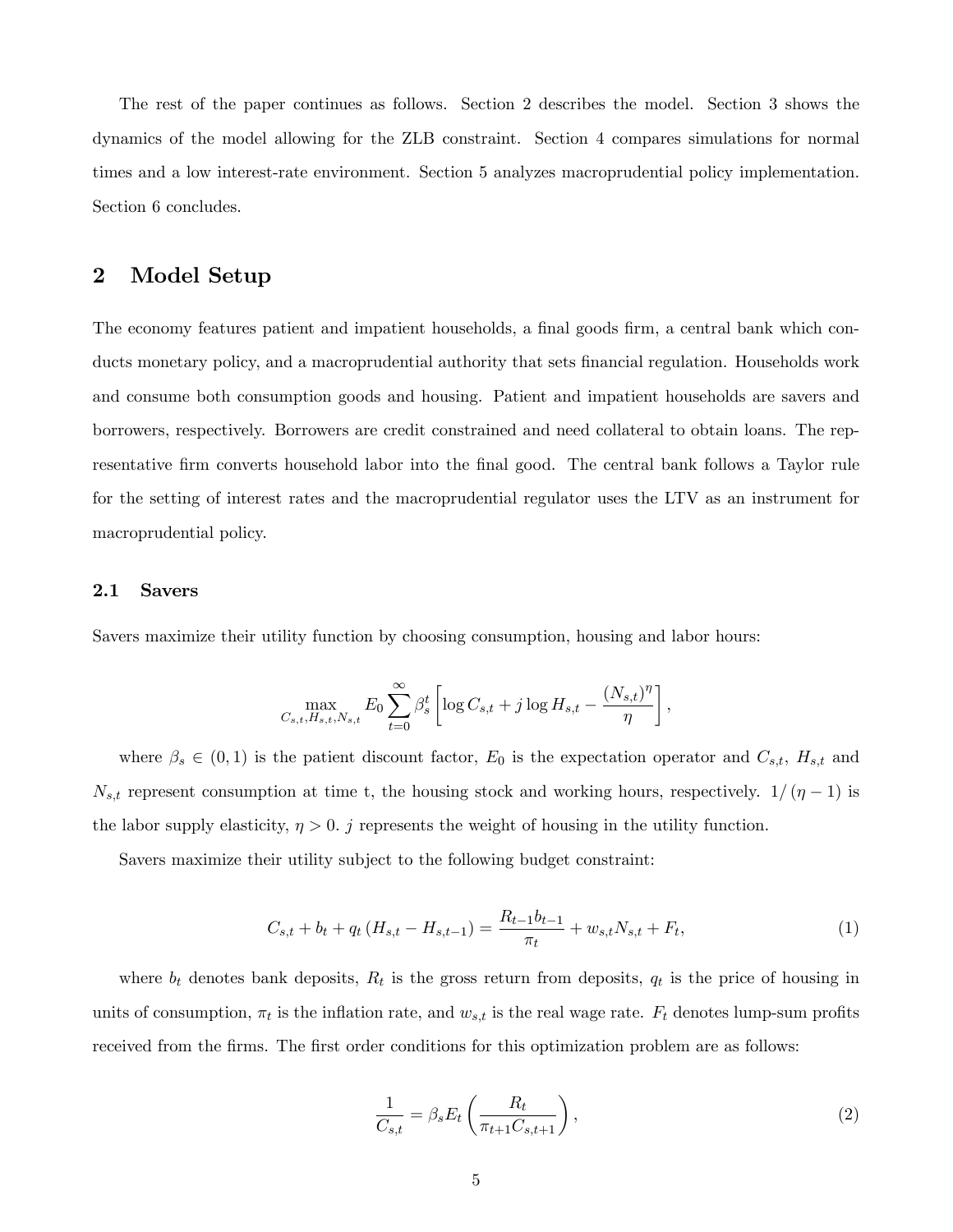$$
w_t^s = (N_{s,t})^{\eta - 1} C_{s,t},\tag{3}
$$

$$
\frac{j}{H_{s,t}} = \frac{1}{C_{s,t}} q_t - \beta_s E_t \frac{1}{C_{s,t+1}} q_{t+1}.
$$
\n(4)

Equation (2) is the Euler equation, the intertemporal condition for consumption. Equation (3) is the labor-supply condition and Equation (4) represents the intertemporal condition for housing, in which, at the margin, the benefits from consuming housing equate costs in terms of consumption.

#### 2.2 Borrowers

Borrowers solve the following optimisation problem:

$$
\max_{C_{b,t}, H_{b,t}, N_{b,t}} E_0 \sum_{t=0}^{\infty} \beta_b^t \left[ \log C_{b,t} + j \log H_{b,t} - \frac{(N_{b,t})^{\eta}}{\eta} \right],
$$

where  $\beta_b \in (0,1)$  is the discount factor for the borrower  $(\beta_b < \beta_s)$ , subject to the following budget and collateral constraints:

$$
C_{b,t} + \frac{R_{t-1}b_{t-1}}{\pi_t} + q_t (H_{b,t} - H_{b,t-1}) = b_t + W_{b,t}N_{b,t},
$$
\n(5)

$$
E_t \frac{R_t}{\pi_{t+1}} b_t = k_t E_t q_{t+1} H_{b,t},
$$
\n(6)

where  $b_t$  denotes bank loans for borrowers. These are the converse of savers' deposits.  $k_t$  can be interpreted as a loan-to-value ratio.<sup>5</sup> The borrowing constraint limits borrowing to the present discounted value of their housing holdings. The first order conditions are as follows:

$$
\frac{1}{C_{b,t}} = \beta_b E_t \left( \frac{R_t}{\pi_{t+1} C_{b,t+1}} \right) + \lambda_t R_t,
$$
\n(7)

$$
w_{b,t} = (N_{b,t})^{\eta - 1} C_{b,t},
$$
\n(8)

 $5$ In standard housing models, the LTV is a parameter. However, in our model, this has a subindex t because it is the macroprudential instrument.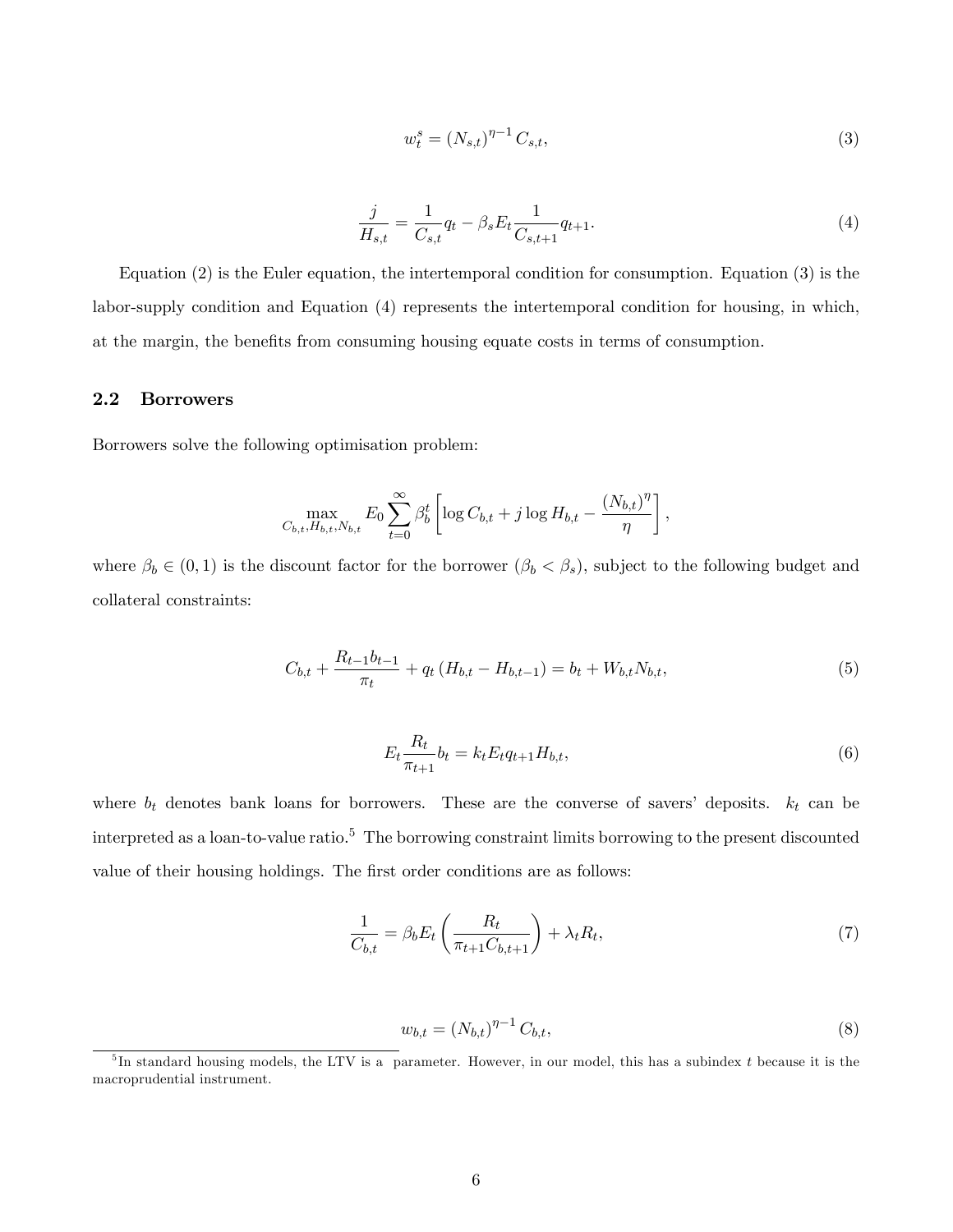$$
\frac{j}{H_{b,t}} = \frac{1}{C_{b,t}} q_t - \beta_b E_t \left( \frac{1}{C_{b,t+1}} q_{t+1} \right) - \lambda_t k_t E_t \left( q_{t+1} \pi_{t+1} \right). \tag{9}
$$

where  $\lambda_t$  denotes the multiplier on the borrowing constraint.<sup>6</sup> These first order conditions can be interpreted analogously to the ones of savers.

#### 2.3 Firms

#### 2.3.1 Final Goods Producers

There is a continuum of identical final goods producers that operate under perfect competition and flexible prices. They aggregate intermediate goods according to the production function

$$
Y_t = \left[ \int_0^1 Y_t(z)^{\frac{\varepsilon - 1}{\varepsilon}} dz \right]^{\frac{\varepsilon}{\varepsilon - 1}},\tag{10}
$$

where  $\varepsilon > 1$  is the elasticity of substitution between intermediate goods. The final good firm chooses  $Y_t(z)$  to minimize its costs, resulting in demand of intermediate good z:

$$
Y_t(z) = \left(\frac{P_t(z)}{P_t}\right)^{-\varepsilon} Y_t.
$$
\n(11)

The price index is then given by:

$$
P_t = \left[ \int_0^1 P_t(z)^{1-\varepsilon} dz \right]^{\frac{1}{\varepsilon-1}}.
$$
\n(12)

#### 2.3.2 Intermediate Goods Producers

The intermediate goods market is monopolistically competitive. Following Iacoviello (2005), intermediate goods are produced according to the production function:

$$
Y_{t}(z) = A_{t} N_{s,t}(z)^{\alpha} N_{b,t}(z)^{(1-\alpha)},
$$
\n(13)

where  $\alpha \in [0, 1]$  measures the relative size of savers and borrowers in terms of labor.<sup>7</sup> This Cobb-Douglas production function implies that labor efforts of constrained and unconstrained consumers are not perfect substitutes. This specification is analytically tractable and allows for closed form solutions

 $6$ Through simple algebra it can be shown that the Lagrange multiplier is positive in the steady state and thus the collateral constraint holds with equality.

<sup>&</sup>lt;sup>7</sup>Notice that the absolute size of each group is one.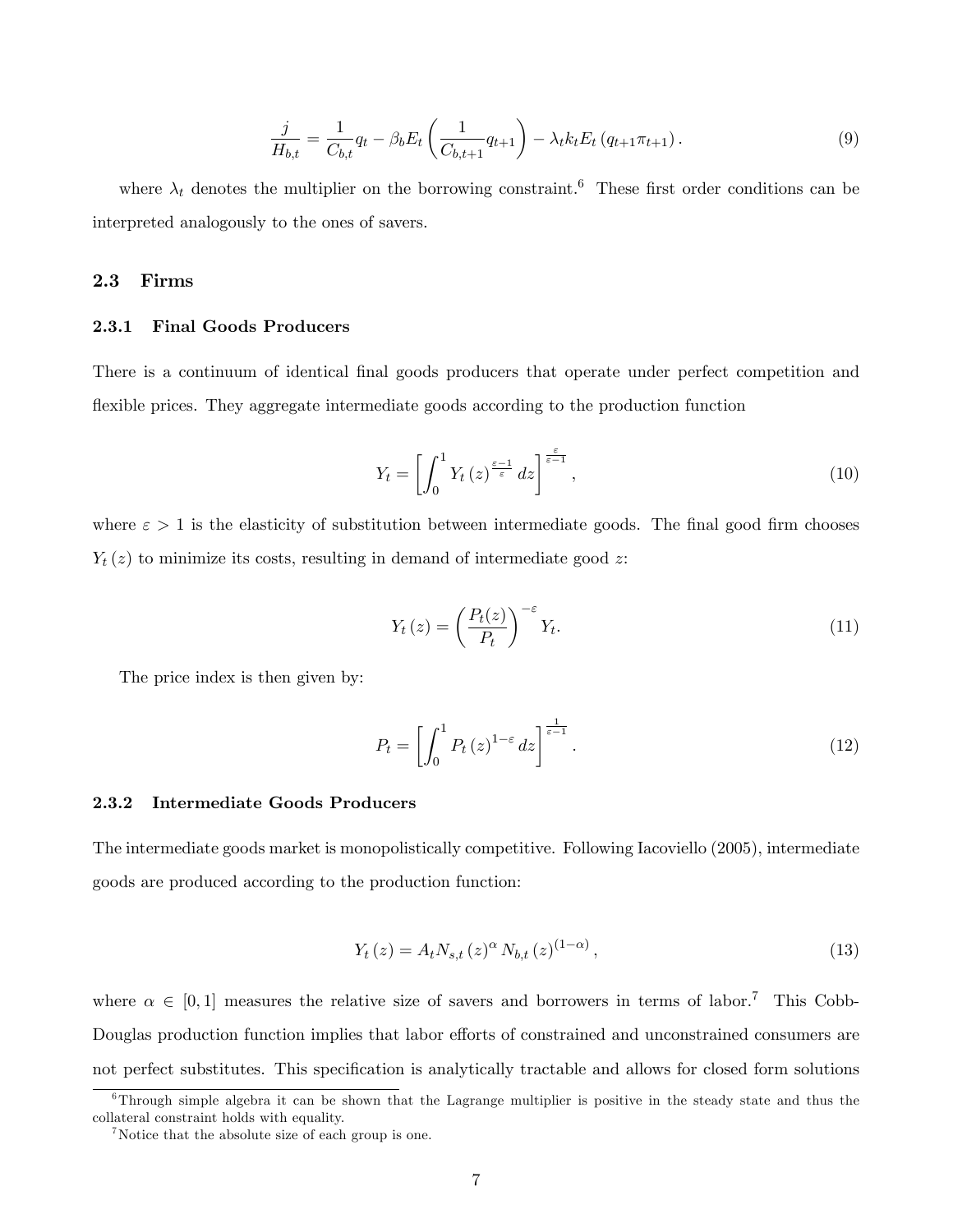for the steady state of the model. This assumption can be economically justified by the fact that savers are the managers of the firms and their wage is higher than the wage received by borrowers.<sup>8</sup>

 $A_t$  represents technology and it follows the following autoregressive process:

$$
\log\left(A_t\right) = \rho_A \log\left(A_{t-1}\right) + u_{At},\tag{14}
$$

where  $\rho_A$  is the autoregressive coefficient and  $u_{At}$  is a normally distributed shock to technology. We normalize the steady-state value of technology to 1.

Labor demand is determined by:

$$
w_{s,t} = \frac{1}{X_t} \alpha \frac{Y_t}{N_{s,t}},\tag{15}
$$

$$
w_{b,t} = \frac{1}{X_t} (1 - \alpha) \frac{Y_t}{N_{b,t}},
$$
\n(16)

where  $X_t$  is the markup, or the inverse of marginal cost.<sup>9</sup>

The price-setting problem for the intermediate good producers is a standard Calvo-Yun setting. The intermediate good producer sells its good at price  $P_t(z)$ , and has  $a1 - \theta \in [0, 1]$ , probability of being able to change the sale price in every period. The optimal reset price  $P_t^*(z)$  solves:

$$
\sum_{k=0}^{\infty} (\theta \beta)^k E_t \left\{ \Lambda_{t,k} \left[ \frac{P_t^*(z)}{P_{t+k}} - \frac{\varepsilon/(\varepsilon - 1)}{X_{t+k}} \right] Y_{t+k}^*(z) \right\} = 0. \tag{17}
$$

where  $\varepsilon/(\varepsilon - 1)$  is the steady-state markup.

The aggregate price level is given by:

$$
P_t = \left[\theta P_{t-1}^{1-\varepsilon} + (1-\theta) \left(P_t^*\right)^{1-\varepsilon}\right]^{1/(1-\varepsilon)}.\tag{18}
$$

Using log-linearized versions of (17) and (18), we can obtain a standard forward-looking New Keynesian Phillips curve  $\hat{\pi}_t = \beta E_t \hat{\pi}_{t+1} - \psi \hat{x}_t + u_{\pi t}$ , that relates inflation positively to future expected inflation and negatively to the markup ( $\psi \equiv (1 - \theta) (1 - \beta \theta) / \theta$ ).  $u_{\pi t}$  is a normally distributed cost-push shock.<sup>10</sup>

<sup>&</sup>lt;sup>8</sup>It could also be interpreted as the savers being older than the borrowers, therefore more experienced.

<sup>&</sup>lt;sup>9</sup>Symmetry across firms allows us to write the demands without the index  $z$ .

 $10$ Variables with a hat denote percent deviations from the steady state.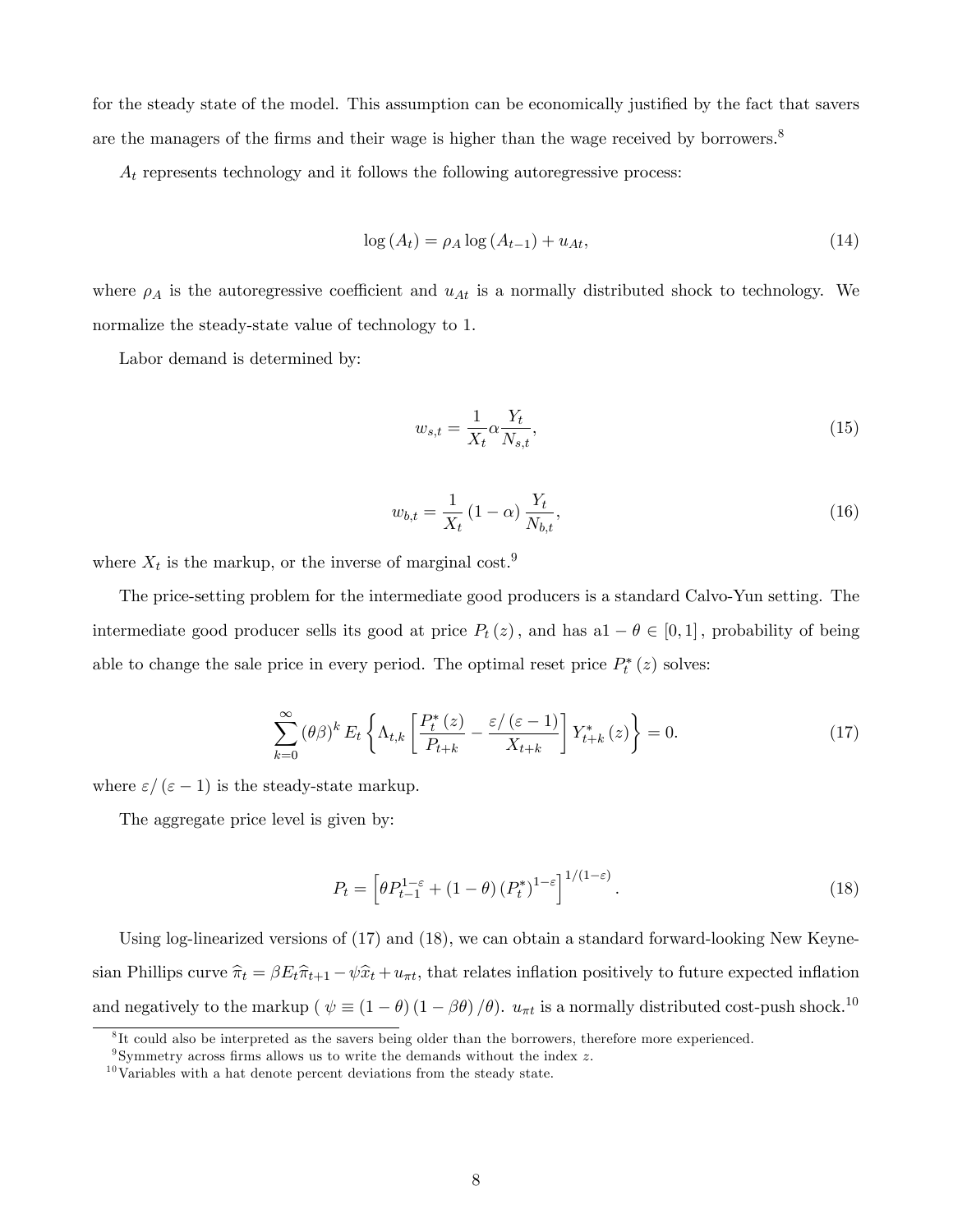## 2.4 Equilibrium

The market clearing conditions are as follows:

$$
Y_t = C_{s,t} + C_{b,t}.\tag{19}
$$

The total supply of housing is fixed and it is normalized to unity:

$$
H_{s,t} + H_{b,t} = 1.
$$
\n(20)

#### 2.5 Monetary Policy

Monetary policy is set as follows:

$$
R_t^{TR} = \left(R_{t-1}^{TR}\right)^{\rho} \left( \left(\pi_t\right)^{\left(1+\phi_{\pi}^R\right)} \left(\frac{Y_t}{Y}\right)^{\phi_{y}^R} R \right)^{1-\rho} \tag{21}
$$

$$
R_t = \max\left(R_t^{TR}, 1\right) \tag{22}
$$

We consider a standard Taylor rule which responds to inflation and output, with interest-rate smoothing, where  $\phi_{\pi}^R \ge 0$ ,  $\phi_y^R \ge 0$  measure the response of interest rates to current inflation and output deviations from the steady state, respectively.  $R$  is the steady-state interest rate. However, we impose a ZLB constraint on the interest rate so that it cannot reach negative values when it follows the Taylor rule. Thus,  $R_t^{TR}$  is the policy rate implied by the Taylor rule while  $R_t$  is the actual rate, both expressed in gross terms.

#### 2.6 A Macroprudential Rule for the LTV

In standard models, the LTV ratio is a fixed parameter which is not affected by economic conditions. However, we can think of regulations of LTVs as a way to moderate credit booms. When the LTV is high, the collateral constraint is less tight. And, since the constraint is binding, borrowers will borrow as much as they are allowed to. Lowering the LTV tightens the constraint and therefore restricts the loans that borrowers can obtain. Literature on macroprudential policies has proposed rules for the LTV so that it reacts inversely to variables such that the growth rates of GDP, credit, the credit-to-GDP ratio or house prices. These rules provide a simple illustration of how a macroprudential policy could work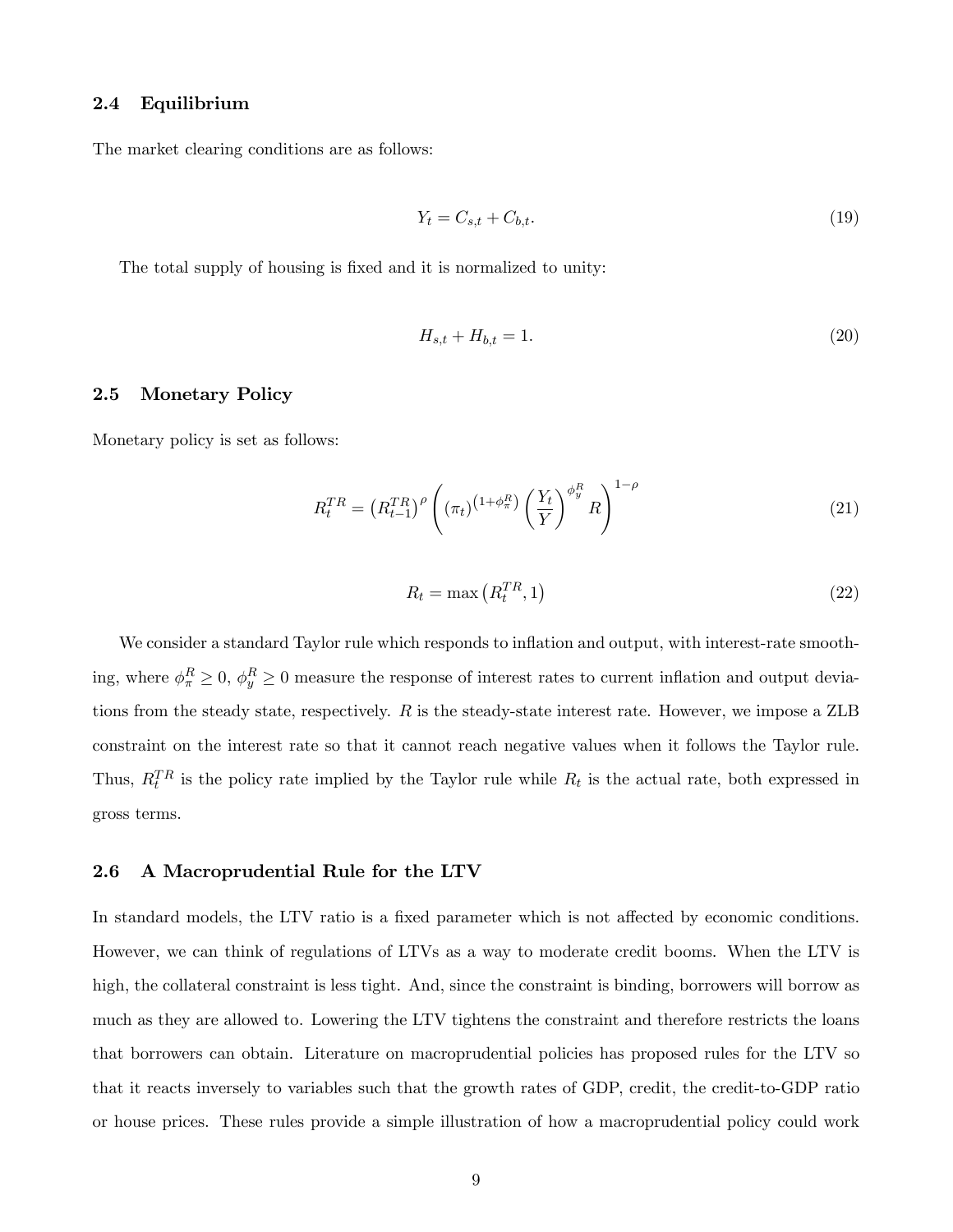in practice. We assume that the objective of the macroprudential regulator is to avoid situations that lead to an excessive credit growth; when there is a boom in the economy or house prices increase, agents borrow more. Therefore, we take deviations of credit and output from their respective steady states as leading indicators of credit growth and consequently consider a rule for the LTV, so that it responds to credit and output:

$$
k_t = k_{SS} \left(\frac{b_t}{b}\right)^{-\phi_b} \left(\frac{Y_t}{Y}\right)^{-\phi_y},\tag{23}
$$

where  $k_{SS}$  is a steady state value for the LTV, and  $\phi_b \ge 0$ ,  $\phi_y \ge 0$  measure the response of the LTV to borrowing and output, respectively. This kind of rule delivers a lower LTV in booms, when credit and output are high, therefore restricting the credit in the economy and avoiding a credit boom derived from good economic conditions.<sup>11</sup>

#### 2.7 Baseline Parameter Values

For simulations, we create two types of environments; one which we call "normal times," in which the steady-state annual interest is 4% as in the standard RBC models, and a second one called "low interest rate" in which the steady-state interest rate is 2%. For the "normal times" case, the discount factor for savers,  $\beta_s$ , is set to 0.99 to match a 4% interest rate in the steady state. The discount factor for borrowers in this scenario is set to 0.98.<sup>12</sup> For the "low interest rate" environment, we set  $\beta_s$  to 0.995. In order to keep the same difference across agents' discount factors in both scenarios, we set  $\beta_b$  to 0.985 in this case. The steady-state weight of housing in the utility function,  $j$ , is set to 0.1 in order for the ratio of housing wealth to GDP to be approximately 1.40 in the steady state, consistent with the US data, as in Iacoviello (2005). We set  $\eta = 2$ , implying a value of the labor supply elasticity of 1.<sup>13</sup> For the parameter controlling leverage, we set  $k_{SS}$  to 0.90, in line with the US data.<sup>14</sup> The labor income share for savers is set to 0.64, following the estimate in Iacoviello (2005). For the Taylor rule, we consider the standard values  $\phi_{\pi}^{R} = 0.5$  and  $\phi_{y}^{R} = 0.5$ . For  $\rho$  we use 0 so that we rule out smoothing from the rule and it is comparable to the case in which the economy is hitting the ZLB.

We simulate the response of the model to a technology shock. We assume that technology,  $A_t$ , follows

 $11$  Funke and Paetz (2012) consider a non-linear version of this macroprudential rule for the LTV.

 $12$ Lawrance (1991) estimated discount factors for poor consumers at between 0.95 and 0.98 at quarterly frequency. We take the most conservative value.

<sup>&</sup>lt;sup>13</sup>Microeconomic estimates usually suggest values in the range of 0 and 0.5 (for males). Domeij and Flodén (2006) show that in the presence of borrowing constraints this estimates could have a downward bias of 50%.

 $14$ See Iacoviello (2015).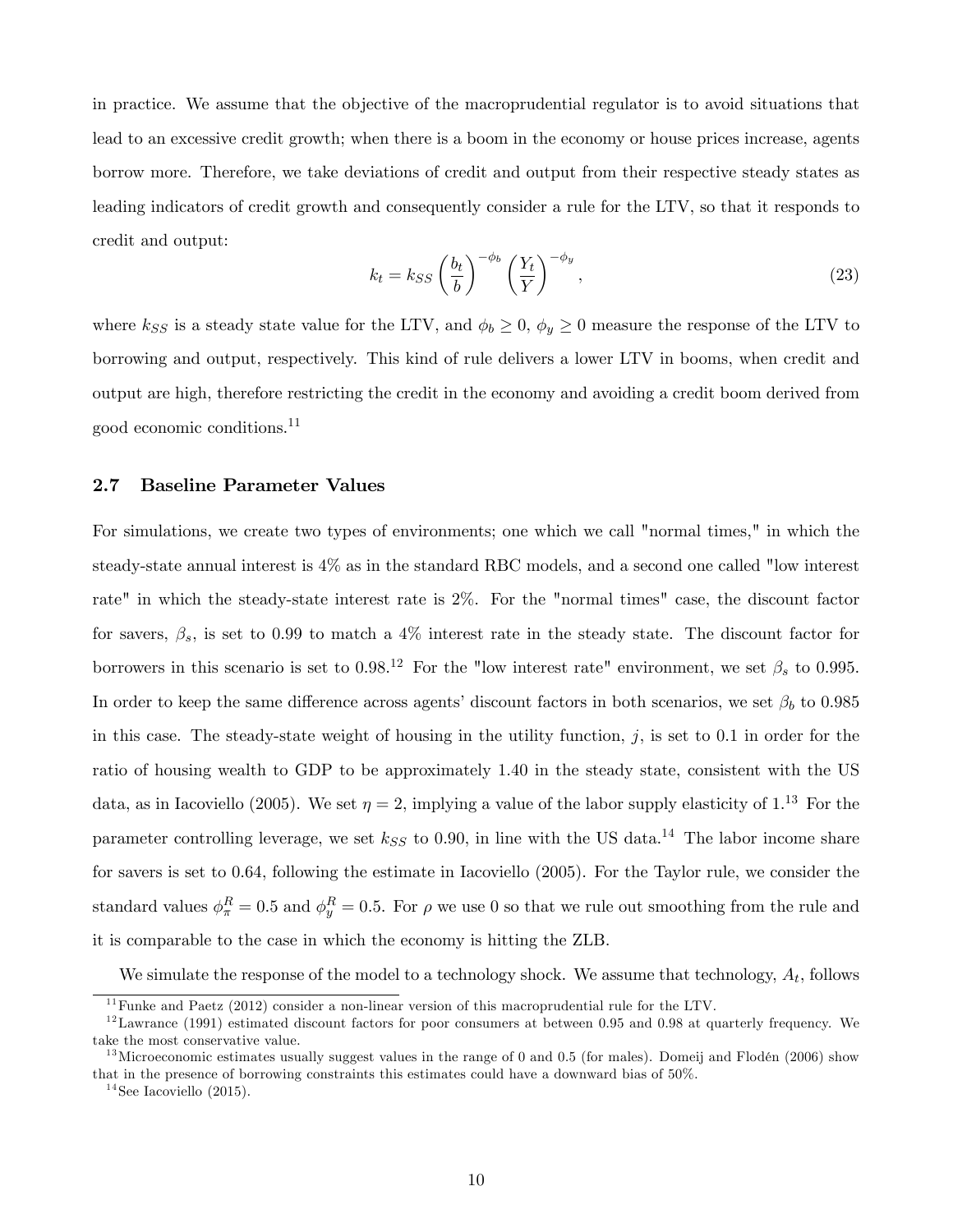an autoregressive process with  $0.9$  persistence and a normally distributed shock.<sup>15</sup> Table 1 presents a summary of the parameter values used:

| Table 1: Parameter Values |                |                                            |  |  |  |  |
|---------------------------|----------------|--------------------------------------------|--|--|--|--|
| $\beta_s$                 | 0.99/0.995     | Discount Factor for Savers                 |  |  |  |  |
| $\beta_b$                 | 0.98/0.985     | Discount Factor for Borrowers              |  |  |  |  |
| $\jmath$                  | 0.1            | Weight of Housing in Utility Function      |  |  |  |  |
| $\eta$                    | $\overline{2}$ | Parameter associated with labor elasticity |  |  |  |  |
| $k_{SS}$                  | 0.9            | Loan-to-value ratio                        |  |  |  |  |
| $\alpha$                  | 0.64           | Labor share for Savers                     |  |  |  |  |
| X                         | 1.2            | Steady-state markup                        |  |  |  |  |
| $\theta$                  | 0.75           | Probability of not changing prices         |  |  |  |  |
| $\rho$                    | $\Omega$       | Smoothing parameter in Taylor rule         |  |  |  |  |
| $\phi_\pi^R$              | $0.5\,$        | Inflation parameter in Taylor rule         |  |  |  |  |
| $\phi^R_y$                | $0.5\,$        | Output parameter in Taylor rule            |  |  |  |  |

## 3 The Occasionally Binding ZLB

The GFC has caused us to re-think about existing models and re-shape them in order to appropriately reflect the changes that are occurring in the economy. For instance, standard solution methods for DSGE models did not take into account the possibility of having the interest rate constrained at the ZLB, which has been proven to be a crucial feature of the economy, especially after the recent financial crisis. Large enough shocks, under these traditional methods, bring the policy rate to negative levels, violating the ZLB. However, we now know that the ZLB constraint for the interest rate is not just a theoretical curiosity, partly due to falling neutral interest rates. Even absent of large shocks, we have seen many economies across the world interest rates hitting their lower bounds. Therefore, it is important to be able to introduce this constraint in monetary policy models.

Considering occasionally binding lower bounds poses a technical challenge to solving DSGE models. In this paper, we use the solution method proposed by Guerrieri and Iacoviello (2015), namely the "occbin" toolbox,  $16$  which implements a piecewise-linear approximation to solve DSGE models with

<sup>&</sup>lt;sup>15</sup>The persistence of the shocks is consistent with the estimates in Iacoviello and Neri  $(2010)$ .

 $16$ There are alternative solution methods in the literature. For example, Jones (2015) shows that if the Blanchard-Kahn conditions are satisfied for the linearized model under the non-zero lower bound regime, then the "occbin" method developed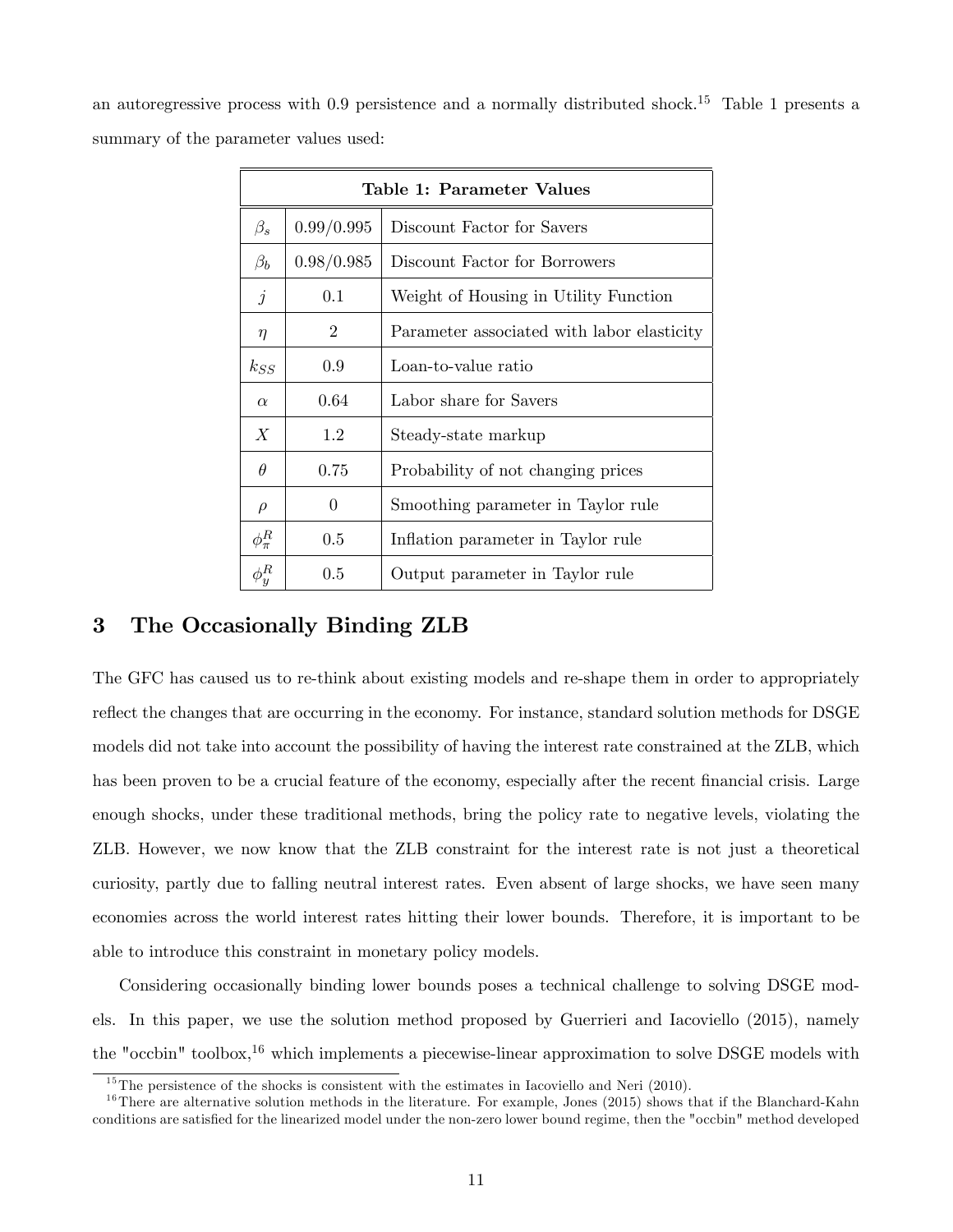

Figure 1: Impulse responses to a negative productivity shock

occasionally binding constraints. The key advantage of the toolbox is to solve for the rational expectations solution with unknown durations of each regime. For instance, in this method, the duration of the binding regime does not need to be fixed at a predetermined value but depends on the realization of shocks. In fact, how long a regime is expected to last affects the value of the endogenous variables contemporaneously. The "occbin" toolbox uses a guess-and-verify procedure to generate time-varying policy functions depending on the expected duration of regimes at each period.<sup>17</sup> In our case, the constraint that binds occasionally is the ZLB. Under one regime, the ZLB constraint is slack. Under the other regime, the constraint binds. Using this toolkit, we linearize the model under each regime around the non-binding steady state.

To illustrate how the occasionally binding ZLB affects the dynamics in our model, we compute impulse responses to a productivity shock, using both the standard solution method and the "occbin" toolkit. In this case, the LTV is set to its steady state value of 0.9 and no active rule is allowed.

Figure 1 presents impulse responses to a negative productivity shock for the case in which the

by Guerrieri and Iacoviello (2015) yields the same path for the endogenous variables as his approach. This is the case of our model.

<sup>&</sup>lt;sup>17</sup>See Guerrieri and Iacoviello (2015) for further explanation on the "occbin" toolkit and the solution method.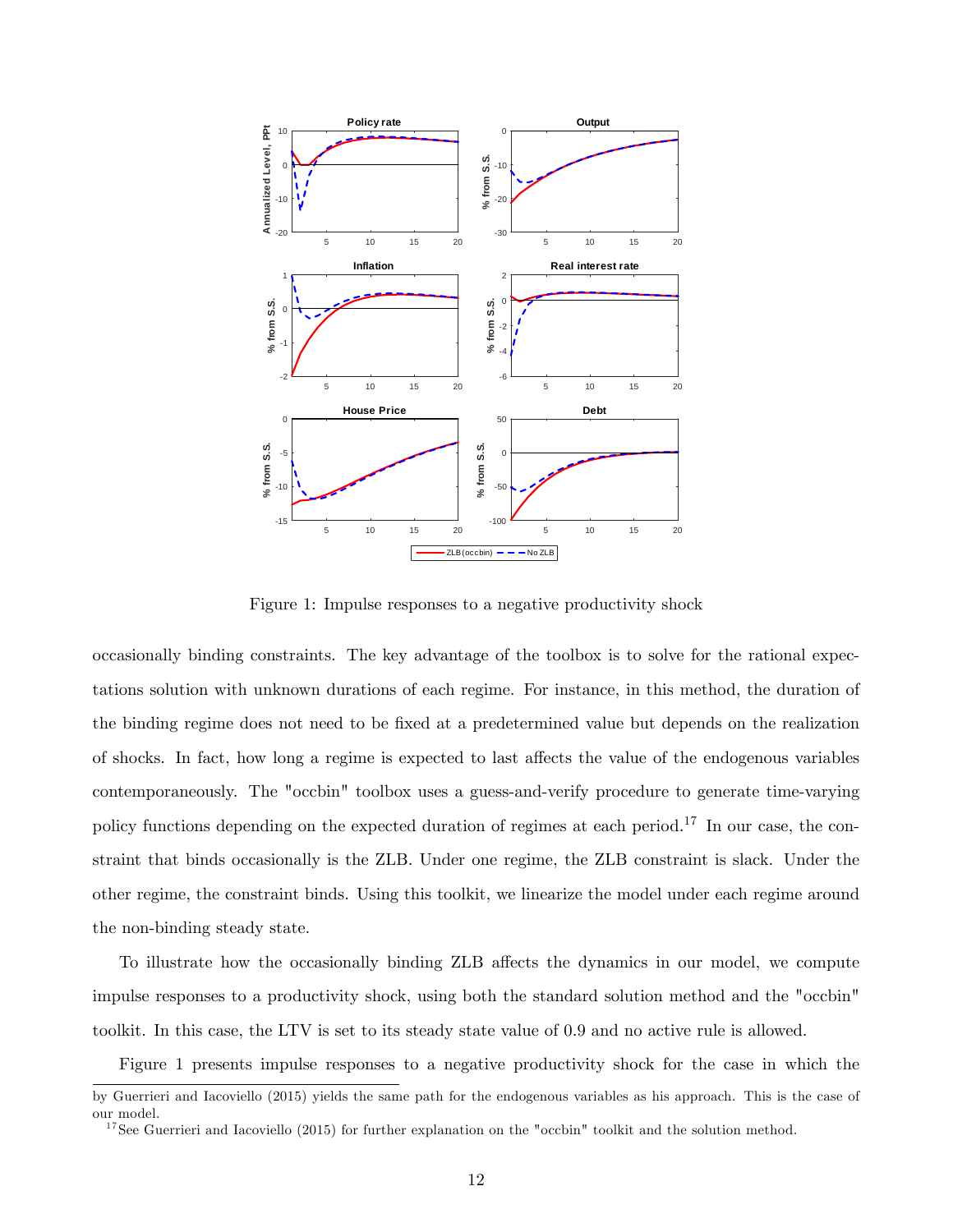economy is not constrained by the ZLB (blue dashed line) as opposed to the occasionally binding ZLB case (red solid line).<sup>18</sup> The upper- left panel displays the annualized level of the policy rate. It starts from the steady state level of 4%. We see that, when there are occasionally binding constraints for the interest rate, the policy rate reaches the zero lower bound and stays there for a couple of periods before converging to the Taylor rule interest rate. The non-constrained interest rate, however, becomes negative. This discrepancy between the two rates makes the rest of the variables also behave differently. In particular, both output and inflation respond in a much stronger manner in the world in which the interest rate is constrained. The deeper output recession in the occasionally binding model is driven by two channels. Firstly, the negative impact of the productivity shock is amplified by the collateral channel of borrowers, even without a ZLB. As shown in blue dash lines, when the negative shock hits, house prices fall and tighten the collateral constraint for borrowers. This, in turn, negatively affects credit via the collateral constraint. This feedback loop between house prices and credit gives rise to a powerful financial accelerator, emphasized in Iacoviello (2005). Even though, in this case, the central bank can support the economy by cutting the interest rate dramatically, the economy suffers an output recession. Secondly, when the interest rate is restricted by the occasionally binding ZLB, the latter provides an additional amplification of the shock. In this case, the occasionally binding ZLB economy suffers an even stronger recession, because the combination of deflation and the binding ZLB of the nominal interest rate pushes up the real cost of borrowing. The rise in the real interest rate depresses house prices and credit further, triggering the collateral effect on the real economy. As shown by the red solid lines, in the occasionally binding economy, the interest rate falls to zero and stays there for a few periods. In the meantime, inflation falls sharply, pushing up the real interest rate. As a result, house prices, credit and output decrease by more than in the case where the ZLB is ignored.

With this example, we show that explicitly modelling the occasionally binding ZLB delivers an enhanced propagation mechanism via the collateral channel for both real and financial variables. The importance of the collateral channel is much greater when the steady-state interest rate is low. In the next section, we illustrate this point formally by simulating the model under different steady-state interest rates (high and low).

<sup>&</sup>lt;sup>18</sup>For illustrative purposes, we consider a size of the shock large enough to make the ZLB bind.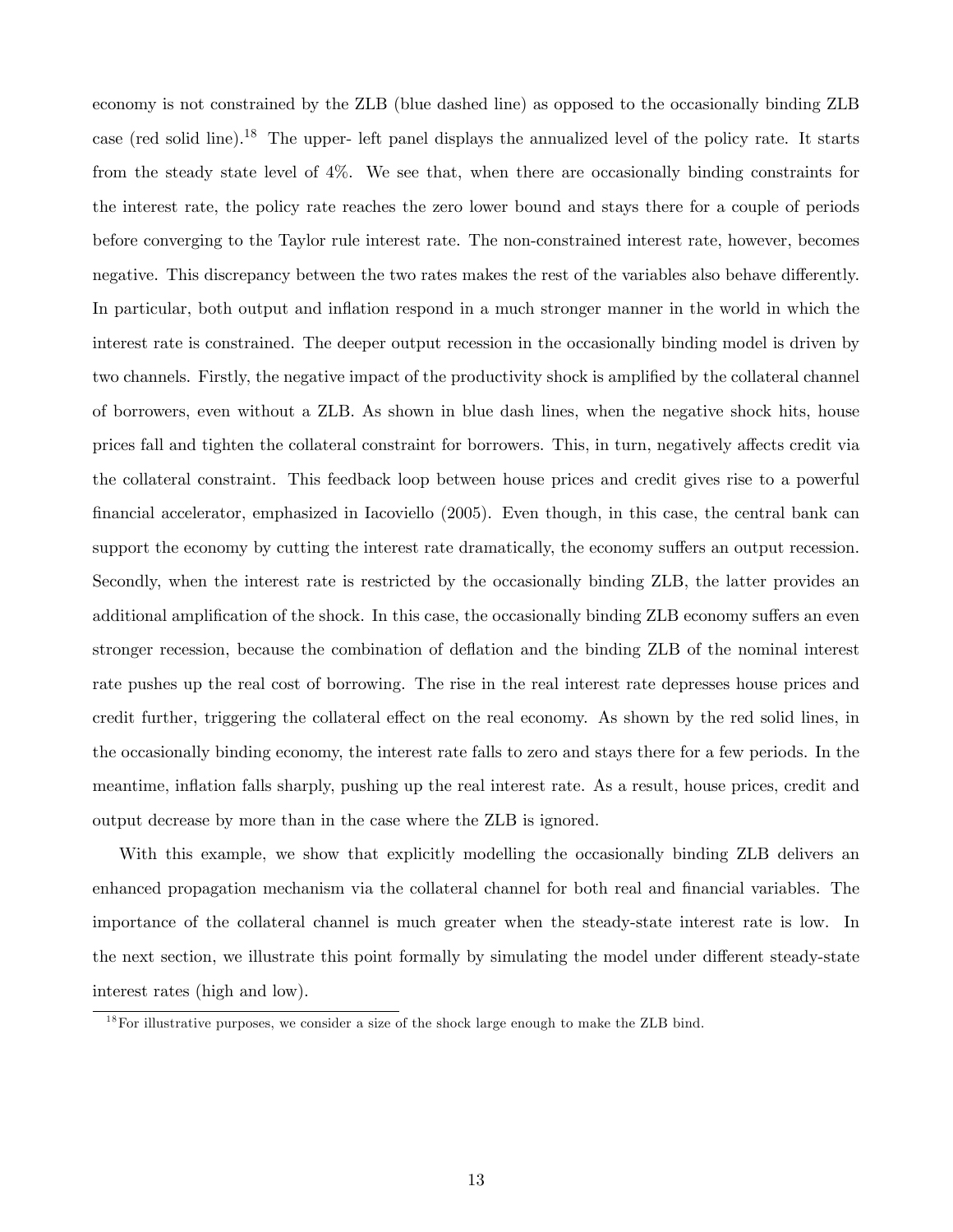## 4 A Low Interest-Rate Environment

In recent years, and especially in the post-crisis period, long-term interest rates have trended downwards persistently. The decline in interest rates has implications both for financial stability and the implementation of monetary policy. In this section, we explore the consequences of a low steady-state interest rate, when an occasionally binding ZLB is explicitly considered. To address this question, we simulate our model with the same productivity shock process under two levels of steady-state interest rates (high and low). The LTV in these experiments is fixed at the steady-state level.

In the first setting, which we call "normal times," we set the annualized steady-state interest rate to be  $4\%$ , as in the standard real business cycle literature.<sup>19</sup> As an alternative, to reflect post-crisis times, we construct a scenario, which we call the "low interest-rate" environment, in which the interest rate in the steady state is 2%. Both simulations are done using the "occbin" toolkit in order to allow for occasionally binding ZLB constraints, which is crucial for the propagation mechanism in the low interest-rate economy. Given the same size of shocks, we show that, in a low interest-rate environment, the interest rate is more likely to hit the ZLB and the economy is more volatile than the economy with a high interest rate.

Figure 2 shows the simulated economy under a productivity shock.<sup>20</sup> We consider the two scenarios; "normal times" and "low interest rate," and plot them together for comparison. The black solid line corresponds to the 2% steady-state interest rate, while the red dashed line indicates the 4% steady-state interest rate economy. We can observe that in "normal times" the economy never hits the ZLB, while in the "low interest-rate" setting, the constraint binds several times and for extensive periods. Furthermore, in "normal times" the economy is less volatile than in a "low interest-rate" environment. Having interest rates permanently low, as it is currently the case in many economies, has important implications for economic dynamics. First of all, when we are in a "low interest-rate" environment, even small business cycle shocks can make the interest rate hit the ZLB frequently. As a result, monetary policy becomes less effective, because it loses its ability to further stimulate the economy, when the interest rate reaches zero. In this case, it results in a more volatile macroeconomy, as we can see in the upper-right panel of figure 2.

Furthermore, low interest rates create an environment of amplified financial cycles. This can be clearly

 $19$ Since the seminal paper by Kydland and Prescott (1982), the literature on DSGE models had traditionally considered a calibrated value of the discount factor of 0.99, to pick up the value of the interest rate in the steady state. It was considered that a reasonable value of the steady-state interest rate was  $1\%$  in a quarterly model  $(4\%$  annualized).

 $^{20}\rm{We}$  consider a 0.03% shock to technology for simulations.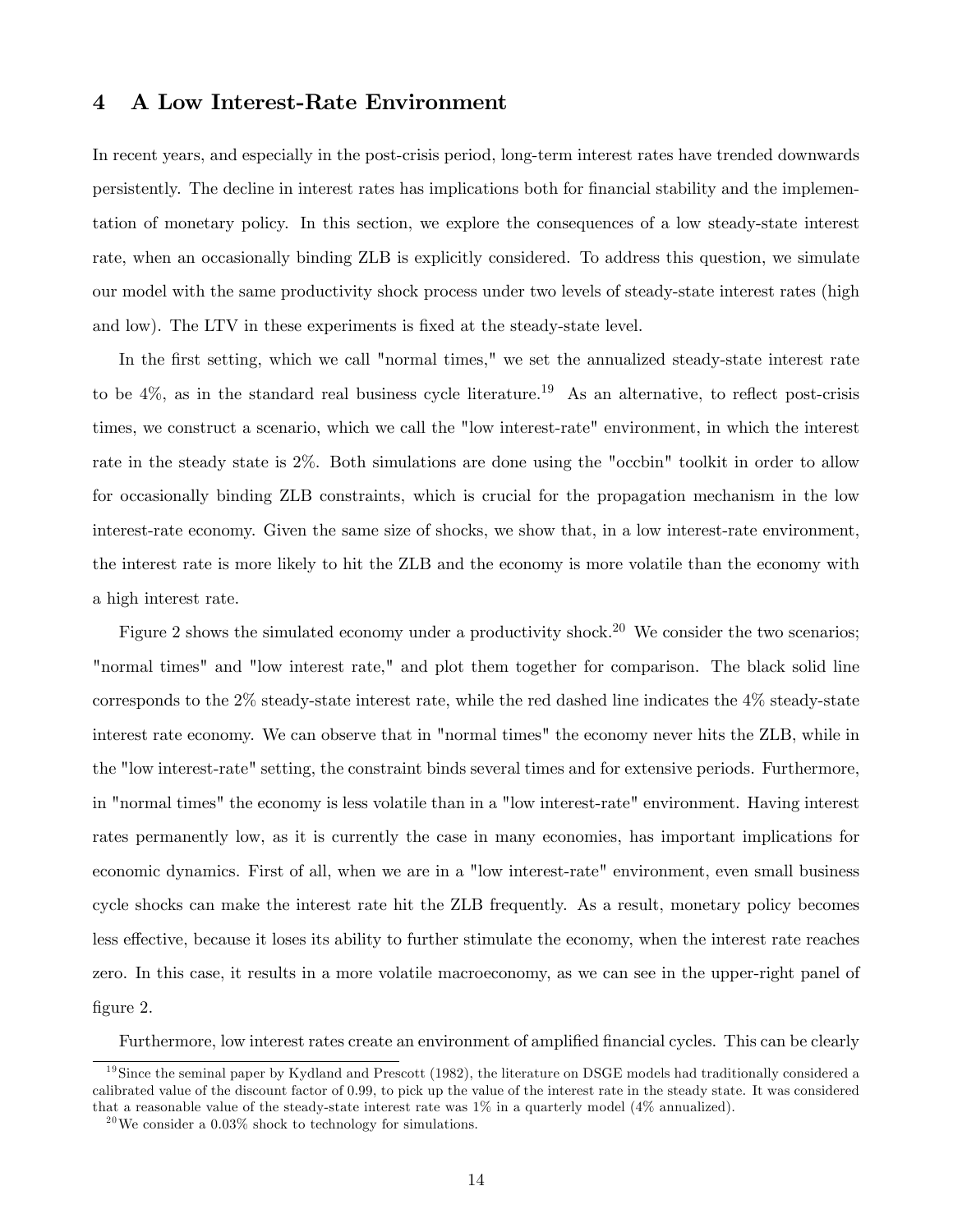

Figure 2: Simulated economy for productivity shocks. "Normal times" (4% SS interest rate) vs. "Low interest rate" (2% SS interest rate).

seen in the lower panels of figure 2, in which we observe that the volatility of debt and house prices is much higher for the "low interest-rate" economy as compared to the "normal time" economy. This is a consequence of the Önancial accelerator mechanism built into the model, interacting with constrained monetary policy. A model with collateral constraints presents a powerful financial accelerator, which allows for feedback loops between asset prices and credit. High house price increases the collateral value and relaxes the borrowing constraint for borrowers. This, in turn, creates aggregate demand effects from both borrowers and savers through both collateral and wealth effects. Such an environment, combined with less effective monetary policy which is occasionally binding at the ZLB, can produce both substantial financial expansions and catastrophic meltdowns.

As the previous simulations show, economies with financial frictions and low interest rates are particularly vulnerable when the conventional monetary policy is subject to the ZLB constraint. This circumstance calls for the need of other policies to stabilize the economy. A natural candidate that could help monetary policy in this situation is macroprudential policy.<sup>21</sup> Thus, a conclusion that we could extract from the simulation exercise is that, in a low interest-rate world, the case for using macroprudential policies is even stronger: Örst, it can be used to deal with Önancial instability, which is an important problem in this case. Second, it can act as a complement to monetary policy when it hits the ZLB to

 $21$ In the policy debate, other policy measures, such as unconventional monetary policy and fiscal policy, are also frequently mentioned. In this study, for the sake of scope and focus of the paper, we abstract the model from those alternative policies, even though they could also be interesting subjects in the low interest-rate environment.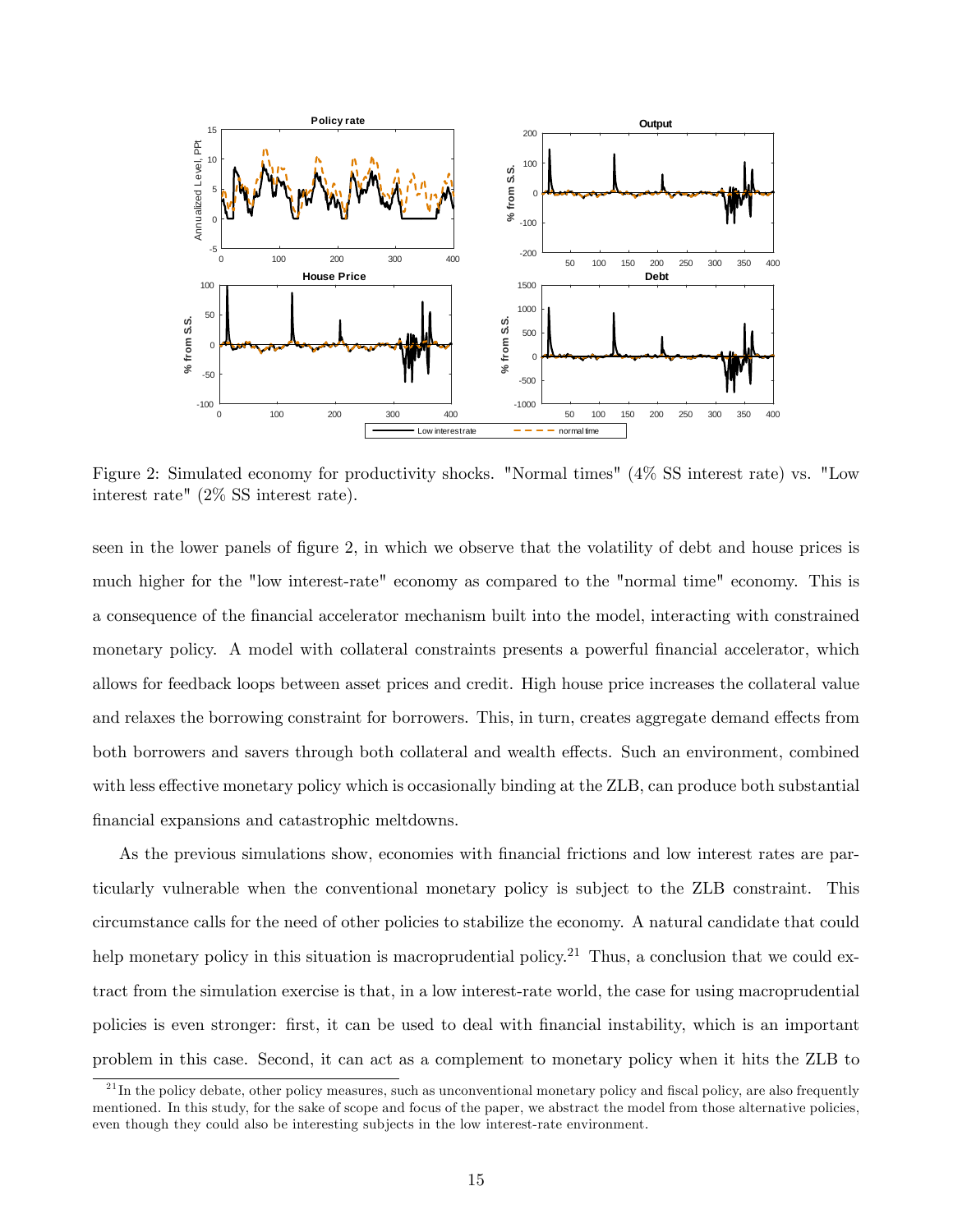stabilize the real economy. Indeed, we find that macroprudential policies are more needed in a "low interest-rate" economy than in "normal times."

For the rest of the paper, we use the "low interest-rate" environment as the benchmark calibration and study how active LTV rules can help monetary policy to stabilize the economy.

## 5 How Can Macroprudential Policy Help?

We have seen in the previous section that a "low interest-rate" environment calls for the use of macroprudential policy. In this paper, as in Angelini et al. (2014), we take the presence of the macroprudential regulator as given and study the effect of this policy on the economy and its interaction with monetary policy. As a first step, we demonstrate the effectiveness of macroprudential policy by studying the impulse responses with and without an active LTV policy rule responding only to credit. Then, we extend the class of the LTV rules to more variables and identify the optimal policy coefficients that minimize a loss function for the macroprudential regulator.

#### 5.1 An LTV Rule responding to Credit

To develop some intuition, we first compare the impulse responses of the model with and without an active LTV rule. We take the monetary policy rule as given. We first study a simple LTV rule that responds only to credit:

$$
k_t = k_{SS} \left(\frac{b_t}{b}\right)^{-\phi_b},
$$

where we tentatively set the reaction parameter  $\phi_b$  to 0.2.

Figure 3 presents impulse responses to a negative productivity shock in the model with a 2% steadystate interest rate. We compare the benchmark scenario in which there is no active LTV policy versus the case where the LTV responds countercyclically to credit. In both cases, interest rates are restricted by the occasionally binding ZLB.

First of all, without an active LTV policy, the interest rate immediately drops to the ZLB and stays there for a few periods. The economy suffers a deep recession, where both output and inflation fall. As discussed above, the effect of a negative productivity shock is amplified by the collateral channel and the rising real interest rate due to the binding ZLB. By contrast, when a countercyclical LTV rule can be used to help the economy, it relaxes the LTV by about 10 percentage points. As a result, the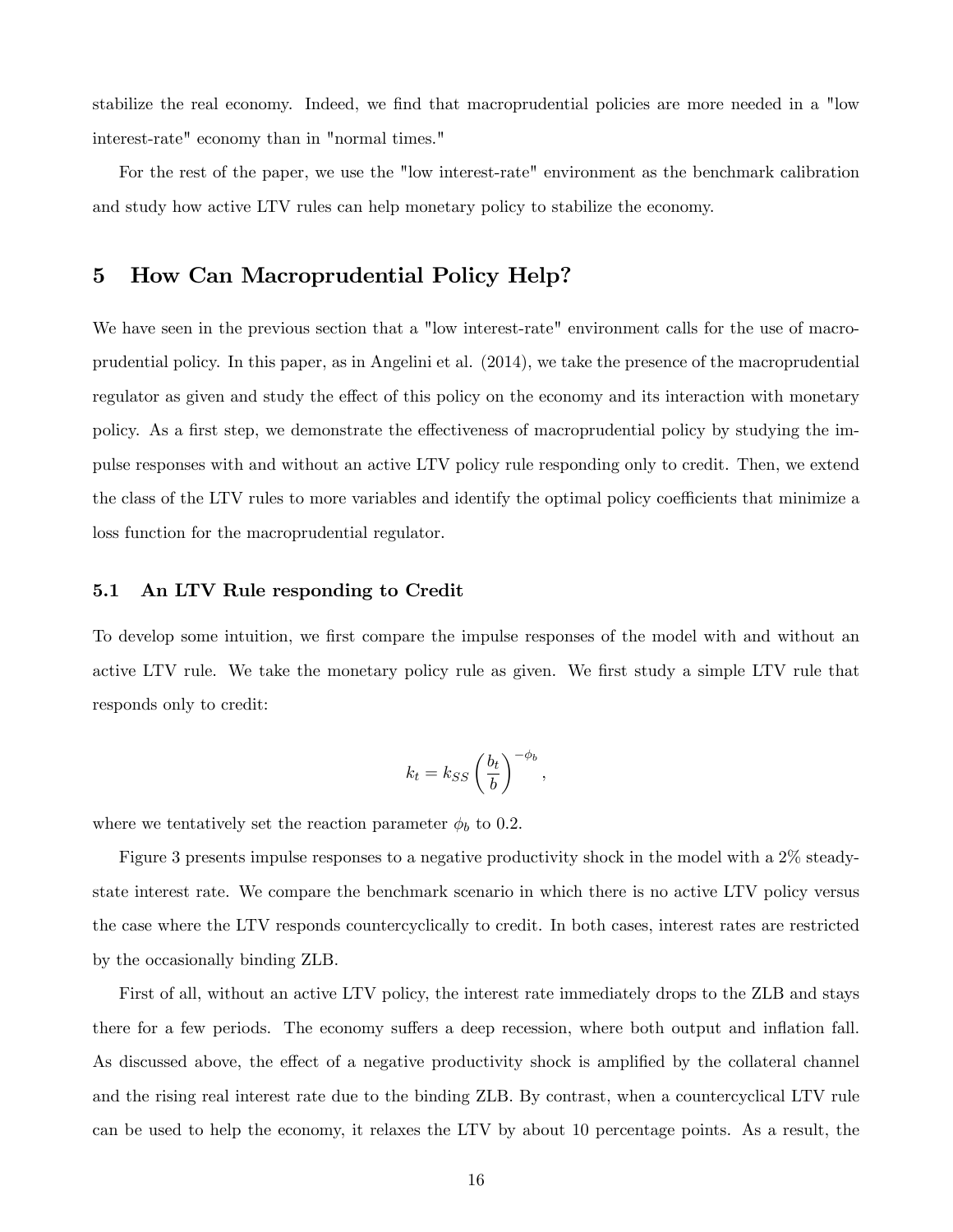

Figure 3: The effect of an active LTV rule with ZLB

provision of credit is supported by the LTV loosening. Interestingly, under the LTV policy, the ZLB binds just for one period. This comes from the general equilibrium effect on inflation. With the support of macroprudential policy, ináation increases instead of falling, which lifts the interest rate out of the ZLB more quickly. As a result, the real interest rate falls, providing the real economy with the kind of support that would have been achieved by monetary policy, should an occasionally binding ZLB not exist.

The main message that we obtain is that, when monetary policy is limited by an occasionally binding ZLB, a countercyclical LTV rule can help to stabilize the economy by both mitigating the collateral effect and lifting the interest rate out of the ZLB.<sup>22</sup> Next, we study the optimal setting of the LTV rule by minimizing a loss function of the macroprudential authority.

 $^{22}$ Wu and Zhang (2016) integrate shadow rates into Iacoviello model. They find that when the ZLB is reached, alternative policy measures can be used, so that shadow rates are not limited by ZLB.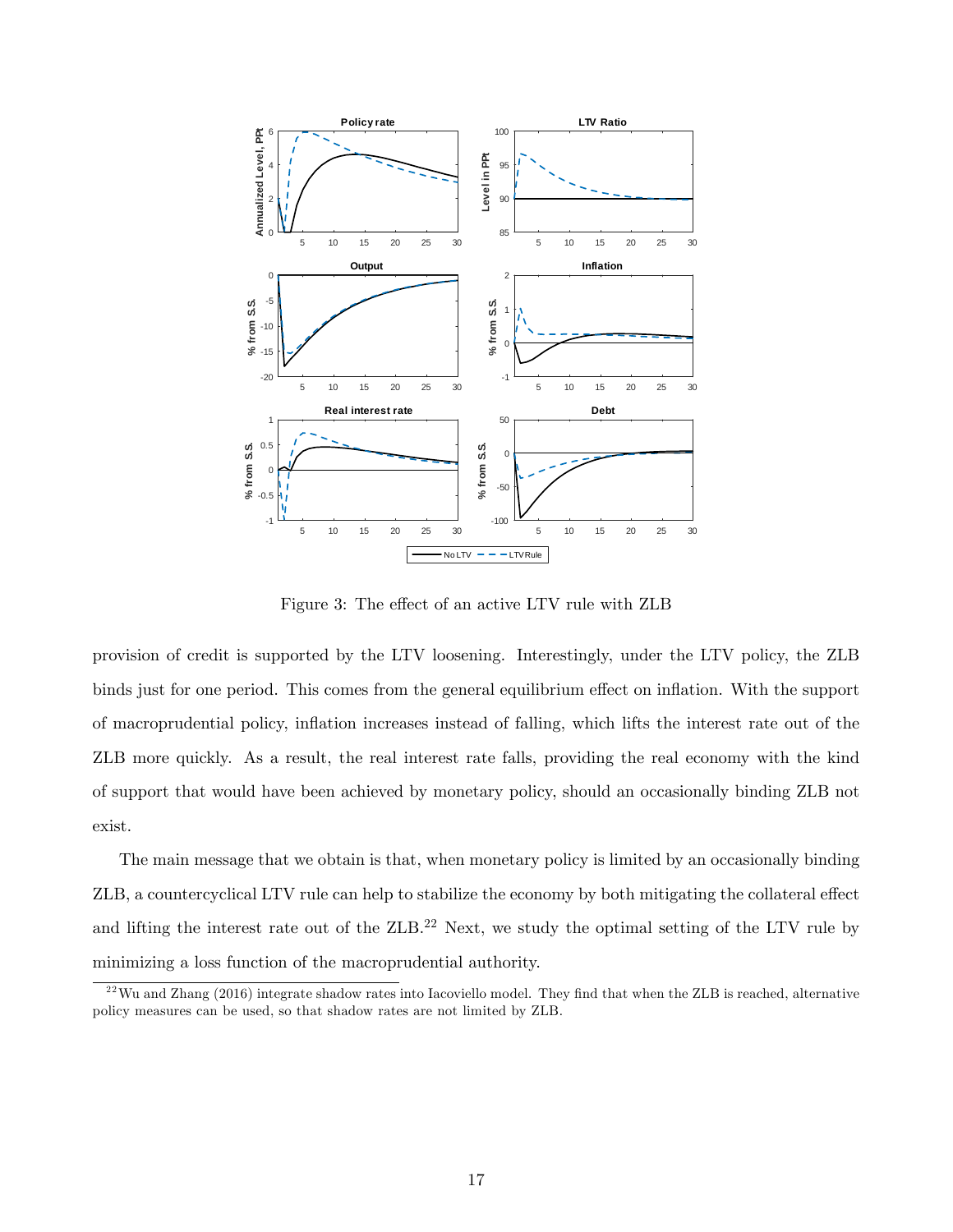#### 5.2 Optimal Simple Rules for the LTV

In the following section, we assess the optimal combination of parameters in the LTV rule, which minimizes a loss function of the macroprudential authority. In our search for optimized LTV policy parameters, we take monetary policy as given.<sup>23</sup> As in Angelini et al  $(2014)$ , we assume that the macroprudential authority cares about the variability of credit, as a proxy for financial stability, and the variability of the instrument. This gives rise to a loss function in the following form:

$$
L = \sigma_b^2 + \Lambda \sigma_{LTV}^2,\tag{24}
$$

where  $\sigma_b^2$  and  $\sigma_{LTV}^2$  are variances of credit and the LTV, respectively. A is the relative weight that the macroprudential authority assigns to the targets. We use  $\Lambda = 10$  in our policy experiences.<sup>24</sup> We use the loss function of the macroprudential regulator to evaluate different combinations of the policy coefficients in the simple rule described by equation  $(23)$ . Then, searching over a grid of parameters, the solution of this problem is represented by the following expression:

$$
(\phi_b^*, \phi_y^*) = \arg\min L(\phi_b, \phi_y),
$$

subject to the model equations.

As a first approach, we consider a rule in which the macroprudential regulator only responds to credit deviations from the steady state, that is, we impose  $\phi_y = 0$ . Then, we extend the rule to allow the macroprudential instrument to also respond to output. The motivation for the extension of the rule is that when the economy reaches the ZLB, monetary policy loses its effectiveness to stabilize the economy. Thus, we study whether macroprudential policies could be used as a complement to monetary policy for macroeconomic stabilization.

Table 2 displays the optimized parameters for the proposed macroprudential rules and the corresponding variances of key variables.<sup>25</sup> We take the case when there are no macroprudential policies as a benchmark, and compare it with the model in which the active LTV rules is at work. We do these exercises for both the "normal times" (4% steady-state interest rate) and the "low interest-rate"

 $^{23}$ In this paper, we do not address the optimal coordination between macroprudential policy and monetary policy, as in Angelini et al (2014).

 $^{24}$ Given that credit is much more volatile than the LTV, in order to obtain an internal solution of the minimisation, we set a large weight to the LTV. The value does not drive our results in Table 2. We show the robustness in an Apendix.

<sup>&</sup>lt;sup>25</sup>In optimal simple rule simulations, we use  $\phi_y^R = 0$  in the Taylor rule, so that monetary policy focuses purely on price stability, while macroprudential policy is in charge of macro stability. This separation brings cleaner numerical results.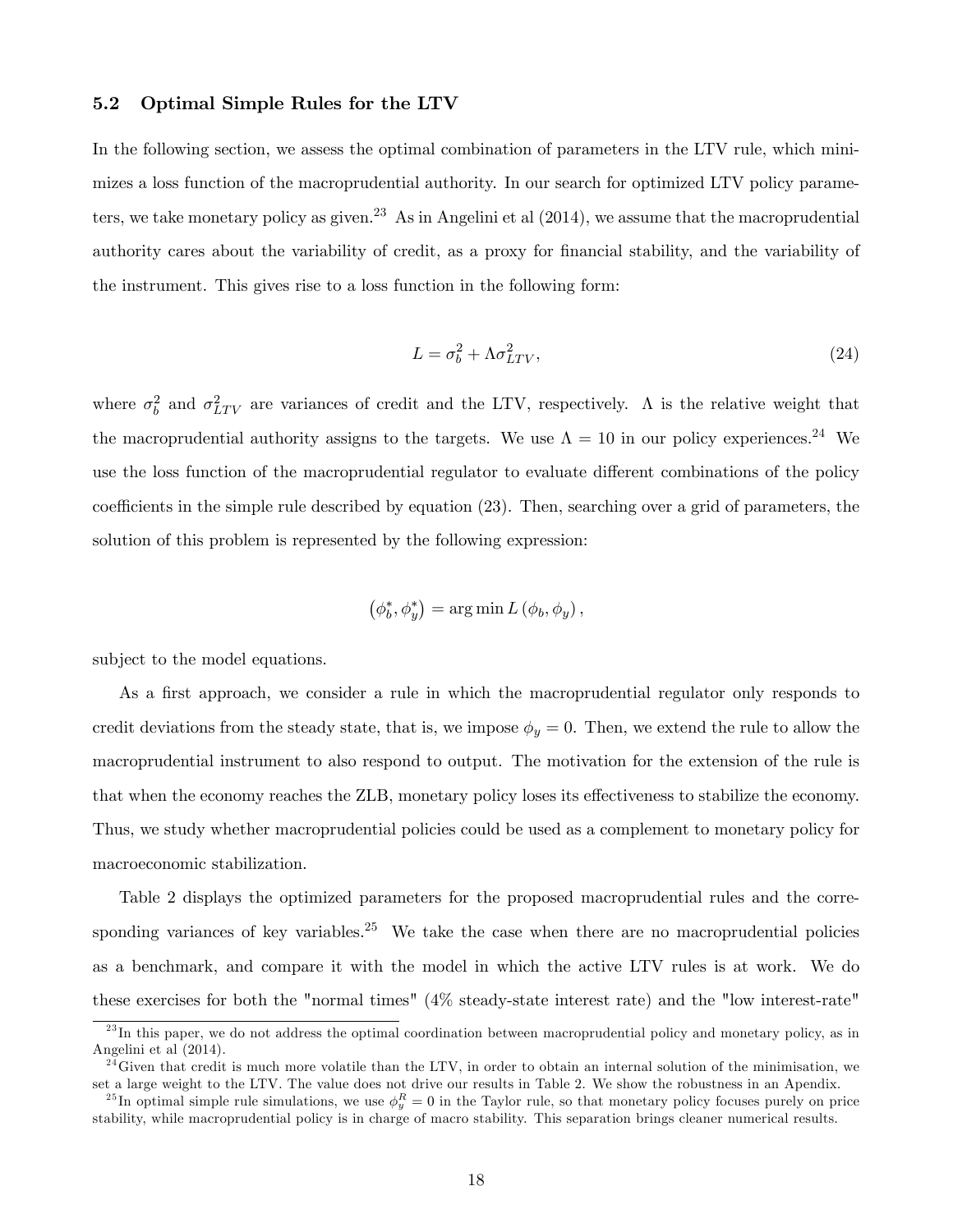environment (2% steady-state interest rate). Comparing these two environments helps us to make the point that the macroprudential policy implementation should be different in a world in which long-term interest rates are low and the economy hits the ZLB frequently.

| <b>Table 2: Optimized Parameters</b> |            |                |              |              |        |  |  |  |
|--------------------------------------|------------|----------------|--------------|--------------|--------|--|--|--|
|                                      | $\phi_h^*$ | $\phi_{y}^{*}$ | $\sigma_h^2$ | $\sigma^2_u$ | Loss   |  |  |  |
| Benchmark (No LTV)                   |            |                |              |              |        |  |  |  |
| Normal times                         |            |                | 31.16        | 2.4          | 1.2899 |  |  |  |
| Low interest rate                    |            |                | 85.46        | -8.11        | 4.3749 |  |  |  |
| LTV Rule with Credit                 |            |                |              |              |        |  |  |  |
| Normal times                         | 0.55       |                | 3.85         | 1.93         | 0.1699 |  |  |  |
| Low interest rate                    | 0.69       |                | 11.51        | - 6.76       | 0.8347 |  |  |  |
| Extended LTV Rule                    |            |                |              |              |        |  |  |  |
| Normal times                         | 0.55       | $\Omega$       | 3.85         | 1.93         | 0.1699 |  |  |  |
| Low interest rate                    | 0.11       | 0.8            | 9.46         | 5.13         | 0.5905 |  |  |  |

For comparison, we first report the value of the loss function and the corresponding volatility of output and credit in the economy in which no active LTV policy is in place. As seen in the first panel of the table, driven by the same size of productivity shocks, the economy in normal times is significantly less volatile than that in a low interest-rate environment. As we discussed before, in the low interest-rate world, the ZLB is binding more frequently. Lacking an effective stabilization policy, the economy becomes more volatile in both the real and financial sector. This finding motivates the need for macroprudential policies to enhance economic stability, especially in the low interest-rate environment.

When we introduce an active LTV rule responding to credit only, as seen in the middle panel of Table 2, we see that financial stability is improved dramatically without compromising macroeconomic stability. In normal times, the macroprudential policy delivers a much lower variability of credit and it also helps with macroeconomic stability. In the 2% interest-rate world, however, the optimized LTV rule has to respond to credit more aggressively, and it dampens mostly the volatility of credit, but the effect on the variability of ouptut is much muted. This result indicates that, when monetary policy is restricted by the occasionally binding ZLB, purely credit-focused macroprudential policy might be less helpful for the real economy. This finding points to a more active role for macroprudential policy in stabilizing the real economy.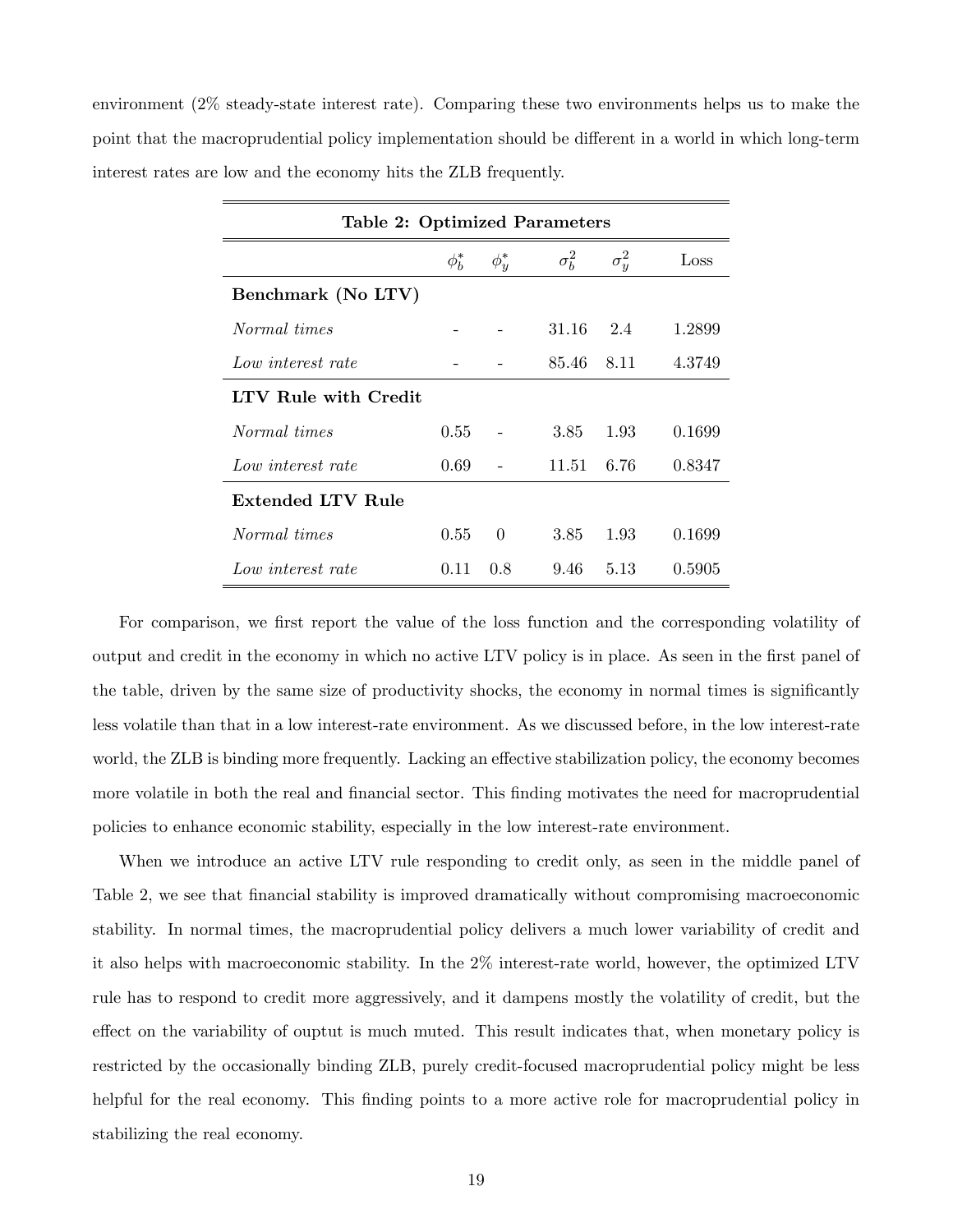In the bottom panel of the table, we experiment with an extended version of the LTV rule that responds to both credit and output. Results show that, in normal times, since monetary policy already does its job properly, there is no need for the LTV rule to respond to output directly. The optimized rule is the same as the one responding only to the credit. In this case, the so-called "Tinbergen principle" applies. Macroeconomic stability would be effectively managed by the monetary authority, while the macroprudential authority only needs to worry about financial stability. The two policies work independently, with different instruments, targeting separate objectives. When the economy is closer to the ZLB, however, the optimized rule responds more strongly to output than to credit. This is because monetary policy is often constrained by the binding ZLB. As discussed above, the binding ZLB becomes a more important distortion in the economy than the Önancial accelerator. In this case, macroprudential policy has to lend a helping hand to monetary policy, to assist macroeconomic stabilization. As a result, the whole economy improves in terms of the volatilities in both the macroeconomic and the Önancial sector, as opposed to the benchmark and the LTV rule responding only to credit.

In summary, in a low interest-rate environment, there are two reasons that strengthen the role of macroprudential policy. First, the low interest-rate world is more prone to financial instability, and that calls for the use of macroprudential policies to bring a more stable financial system. Second, monetary policy not only loses its effectiveness to bring macroeconomic stability, but also becomes an additional amplification mechanism, when it is constrained by the ZLB. In this case, macroprudential policies can act as a complement to monetary policy by not only responding to credit but also to output.

## 6 Concluding Remarks

In this paper, we build a DSGE model in which interest rates are permanently low and monetary policy is constrained by the ZLB. In this context, we study the implementation of macroprudential policies, represented by an LTV rule. In particular we answer the following research questions: Are macroprudential policies more relevant in a low interest-rate environment? Can macroprudential policies complement monetary policy when the latter binds at the ZLB occasionally?

In order to address these issues we first simulate the economy both for "normal times" and for a "low interest-rate" environment. We Önd that when interest rates are persistently low, the ZLB occurs frequently, leading to greater macroeconomic volatility and financial instability. In this context, the economy calls for the use of active macroprudential policies to contain Önancial stability and to act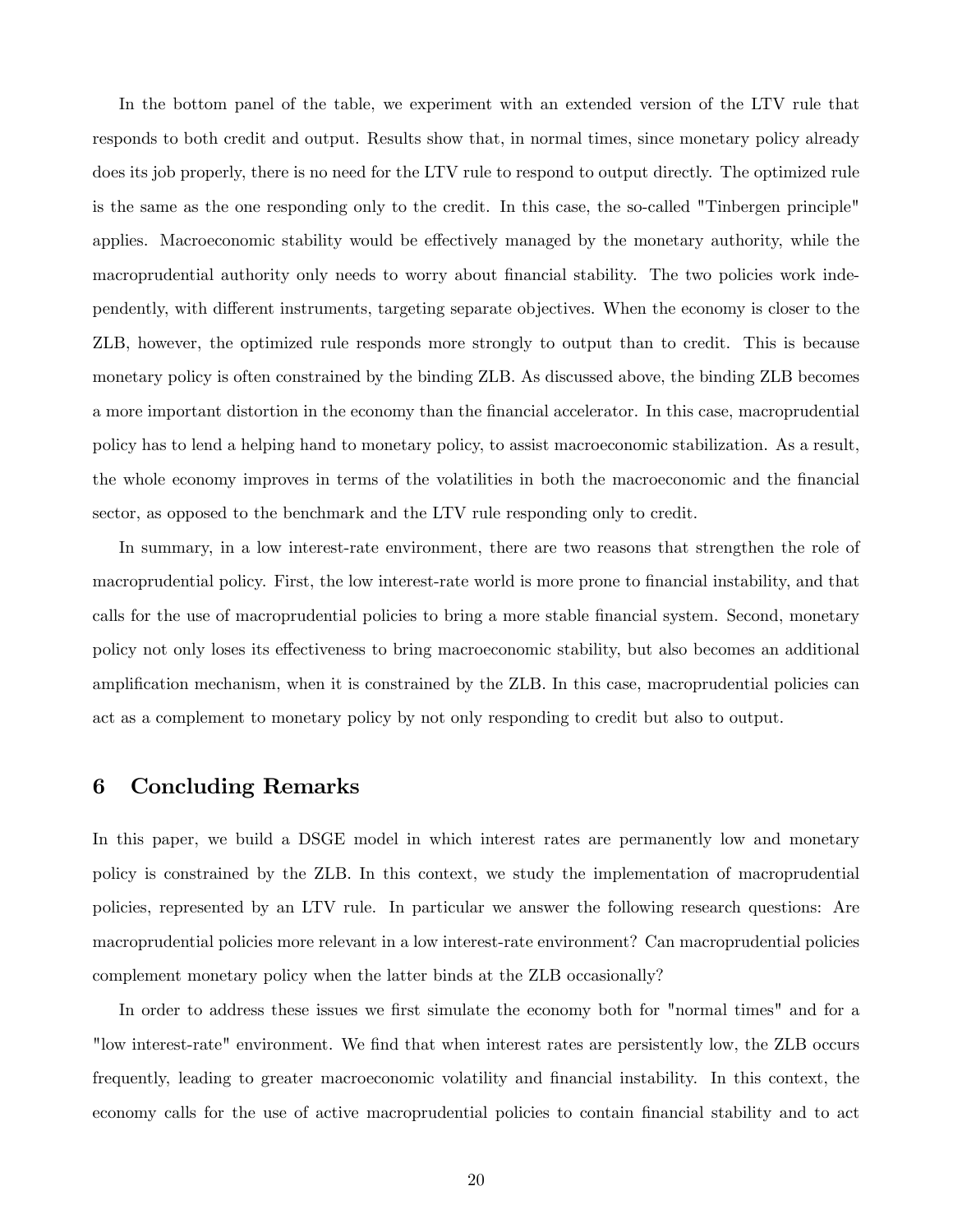as a complement to the less effective monetary policy. Then, we study what would be the best way to implement a countercyclical LTV rule, which minimizes the loss function of the macroprudential regulator. We find that in a low interest-rate environment, macroprudential policies need to be more aggressive in responding to credit. Furthermore, when the LTV is allowed to respond to output, it will respond to output more strongly than to credit, because a binding ZLB not only makes monetary policy less effective in economic stabilization, but also presents an additional amplification mechanism on top of the collateral channel. Therefore, in this environment, macroprudential policies can act as a complement to monetary policy.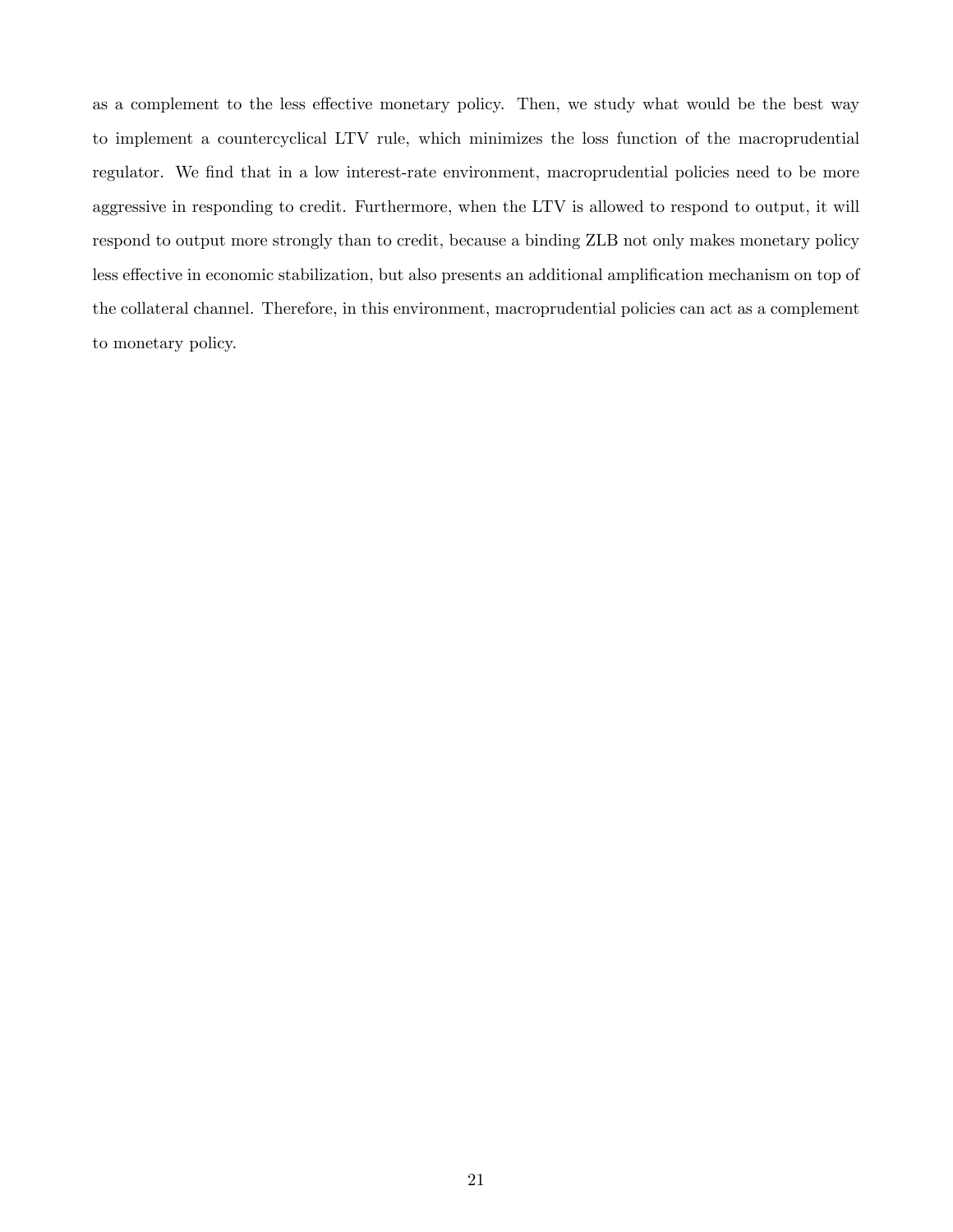## References

- [1] Angelini, P., Neri, S., Panetta, F., (2014), The Interaction between Capital Requirements and Monetary Policy, Journal of Money, Credit and Banking, 46 (6).
- [2] Antipa, P. & Matheron, J., 2014. "Interactions between monetary and macroprudential policies," Financial Stability Review, Banque de France, issue 18, pages 225-240, April.
- [3] Blanchard, O., DellíAriccia, G., Mauro, P., (2013), Rethinking Macro Policy II: Getting Granular, IMF Discussion Note, SDN 13/03.
- [4] Borio, C., Shim, I., (2007), What can (macro-) policy do to support monetary policy?, BIS Working Paper, 242.
- [5] Borio, C., (2016), Towards a financial stability-oriented monetary policy framework?, BIS speech, SP160914, September 2016.
- [6] Caruana, J, (2001), Monetary policy in a world with macroprudential policy, Speech by Mr Jaime Caruana, General Manager of the BIS, at the SAARCFINANCE Governorsí Symposium 2011, Kerala, 11 June 2011.
- [7] CúurÈ, B., (2015), How binding is the zero lower bound?, Speech at the conference Removing the zero lower bound on interest rates, organised by Imperial College Business School / Brevan Howard Centre for Financial Analysis, CEPR and the Swiss National Bank, London, 18 May 2015.
- [8] Domeij, D., Flodén, M., (2006) The Labor-Supply Elasticity and Borrowing Constraints: Why Estimates are Biased. Review of Economic Dynamics, 9, 242-262.
- [9] Funke, M., Paetz, M., (2012), A DSGE-Based Assessment of Nonlinear Loan-to-Value Policies: Evidence from Hong Kong, BOFIT Discussion Paper No. 11/2012.
- [10] Guerrieri, L., Iacoviello, M. (2015) Occbin: A Toolkit to Solve Models with Occasionally Binding Constraints Easily, Journal of Monetary Economics, 70, 22-38.
- [11] Hamilton, J., Harris, E., Hatzius, J., West, K., (2015), The Equilibrium Real Funds Rate: Past, Present, and Future. Presented at the U.S. Monetary Policy Forum, New York.
- [12] Iacoviello, M., (2005), House Prices, Borrowing Constraints and Monetary Policy in the Business Cycle, American Economic Review, 95 (3), 739-764.